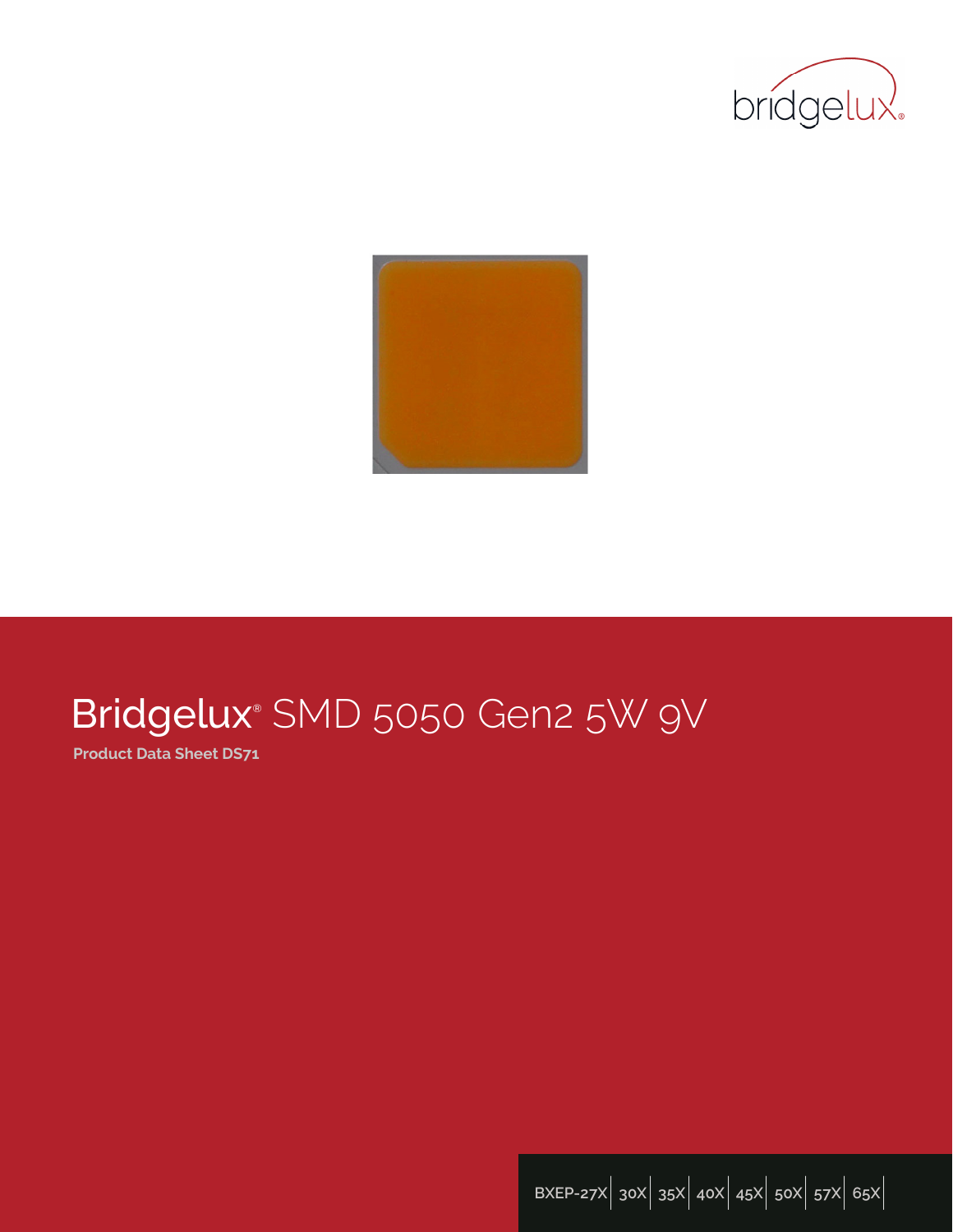# 5050 **NS**



### Introduction

The Bridgelux SMD 5050 Gen2 high power LED is hot-color targeted, which ensures that the LEDs fall within their specified color bin at the typical application conditions of 85°C. With its broad lumen coverage and wide range of CCT options, the SMD 5050 provides unparalleled design-in flexibility for indoor and outdoor lighting applications. The SMD 5050 is ideal as a drop-in replacement for emitters with an industry standard 5.0mm x 5.0mm footprint. • Design flexibility<br>
• Periodic SMD 5050<br>
• SMD 5050<br>
• SMD 5050<br>
• SMD 5050<br>
• SMD 5050<br>
• SMD 5050<br>
• SMD 5050<br>
• SMD 6050<br>
• SMD 6050<br>
• SMD 6050<br>
• SMD 6050<br>
• SMD 6050<br>
• SMD 6050<br>
• SMD 6050<br>
• SMD 6050<br>
• SMD 6050<br>

#### **Features**

- Industry-standard 5050 footprint
- 3 bin color control enables tight color control
- Hot-color targeting ensures that color is within the ANSI bin at the typical application conditions of 85°C
- Enables 3- and 5-step MacAdam ellipse custom binning kits
- RoHS compliant and lead free
- Multiple CCT configurations for a wide range of lighting applications

#### **Benefits**

- Lower operating and manufacturing cost
- Ease of design and rapid go-to-market
- Uniform consistent white light
- Reliable and constant white point
- Environmentally friendly, complies with standards
- · Design flexibility

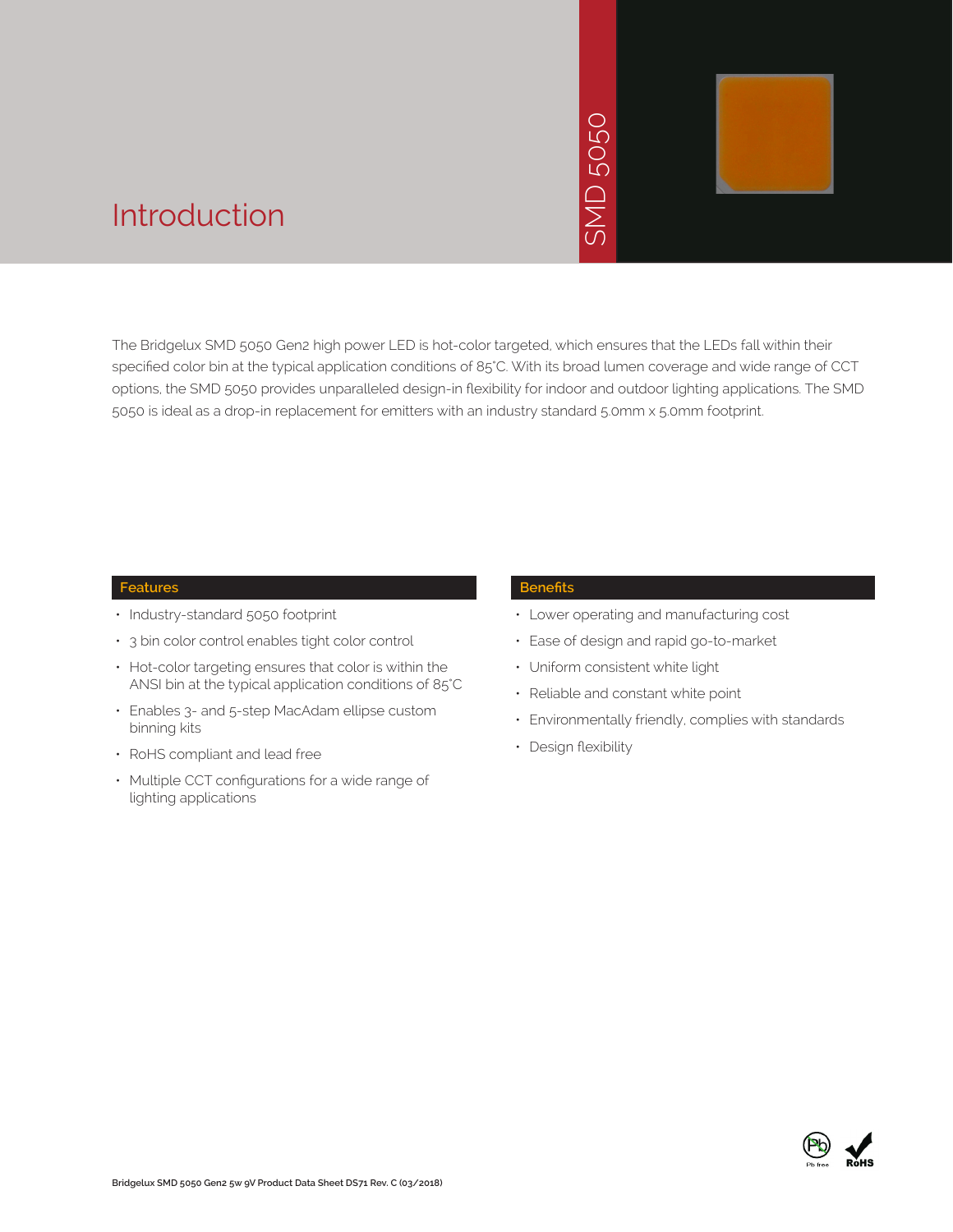### **Contents**

| Product Feature Map                         | $\mathbf{2}$   |
|---------------------------------------------|----------------|
| Product Nomenclature                        | $\mathfrak{S}$ |
| <b>Product Test Conditions</b>              | $\overline{c}$ |
| <b>Product Selection Guide</b>              | 3              |
| Performance at Commonly Used Drive Currents | 5              |
| <b>Electrical Characteristics</b>           | 9              |
| Absolute Maximum Ratings                    | 10             |
| <b>Product Bin Definitions</b>              | 11             |
| <b>Performance Curves</b>                   | 14             |
| <b>Typical Radiation Pattern</b>            | 17             |
| <b>Typical Color Spectrum</b>               | 18             |
| <b>Mechanical Dimensions</b>                | 19             |
| Reliability                                 | 20             |
| Reflowing Characteristics                   | 21             |
| Packaging                                   | 22             |
| Design Resources                            | 24             |
| Precautions                                 | 24             |
| <b>Disclaimers</b>                          | 24             |
| About Bridgelux                             | 25             |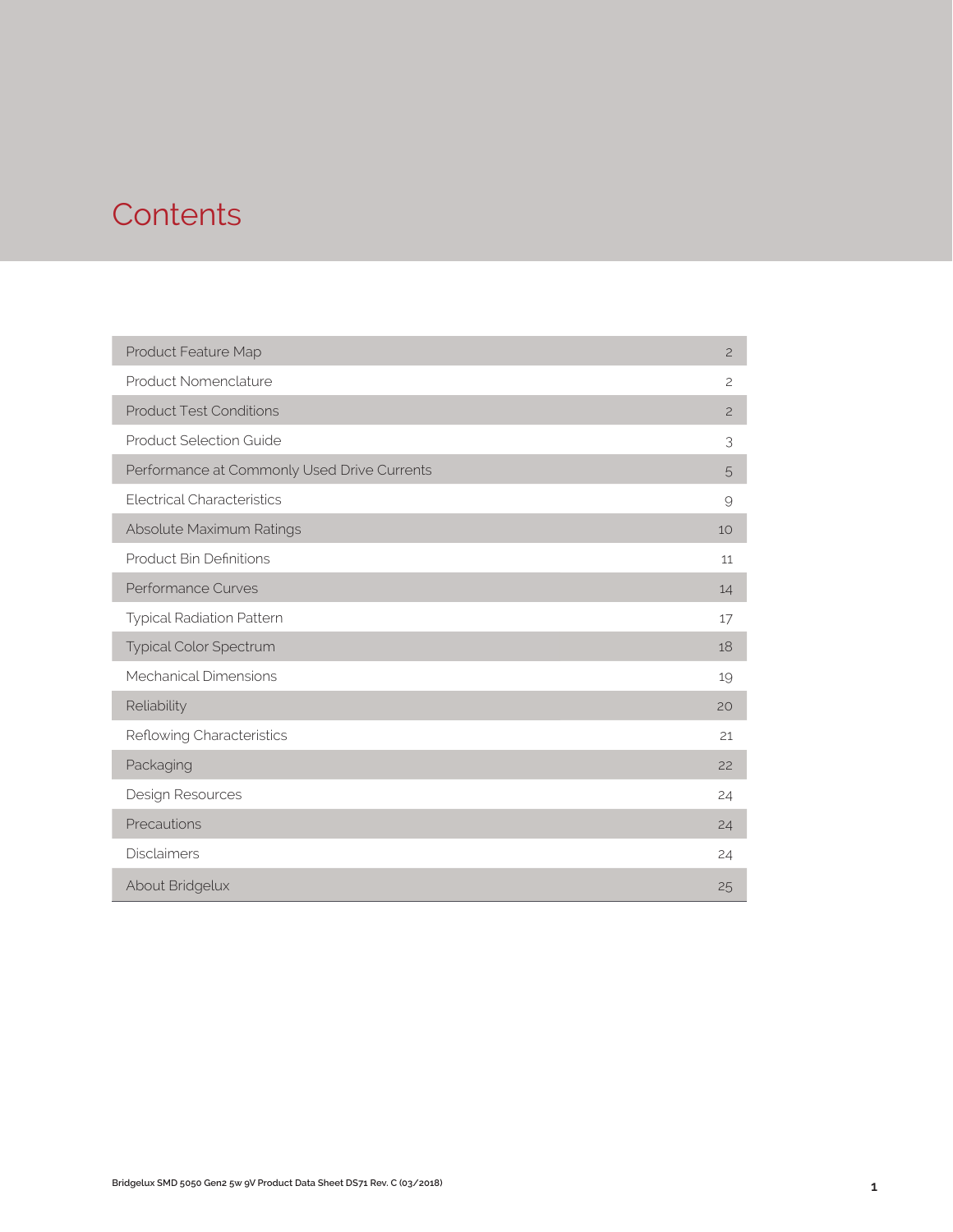### Product Feature Map

Bridgelux SMD LED products come in industry standard package sizes and follow ANSI binning standards. These LEDs are optimized for cost and performance, helping to ensure highly competitive system lumen per dollar performance while addressing the stringent efficacy and reliability standards required for modern lighting applications.







#### **Product Test Conditions**

Bridgelux SMD 5050 Gen2 LEDs are tested and binned with a 10ms pulse of 500mA at T<sub>j</sub> (junction temperature)=T<sub>sp</sub> (solder point temperature) =25°C. Forward voltage and luminous flux are binned at a T<sub>j=</sub>T<sub>sp</sub>=25°C, while color is hot targeted at a T<sub>sp</sub> of 85°C.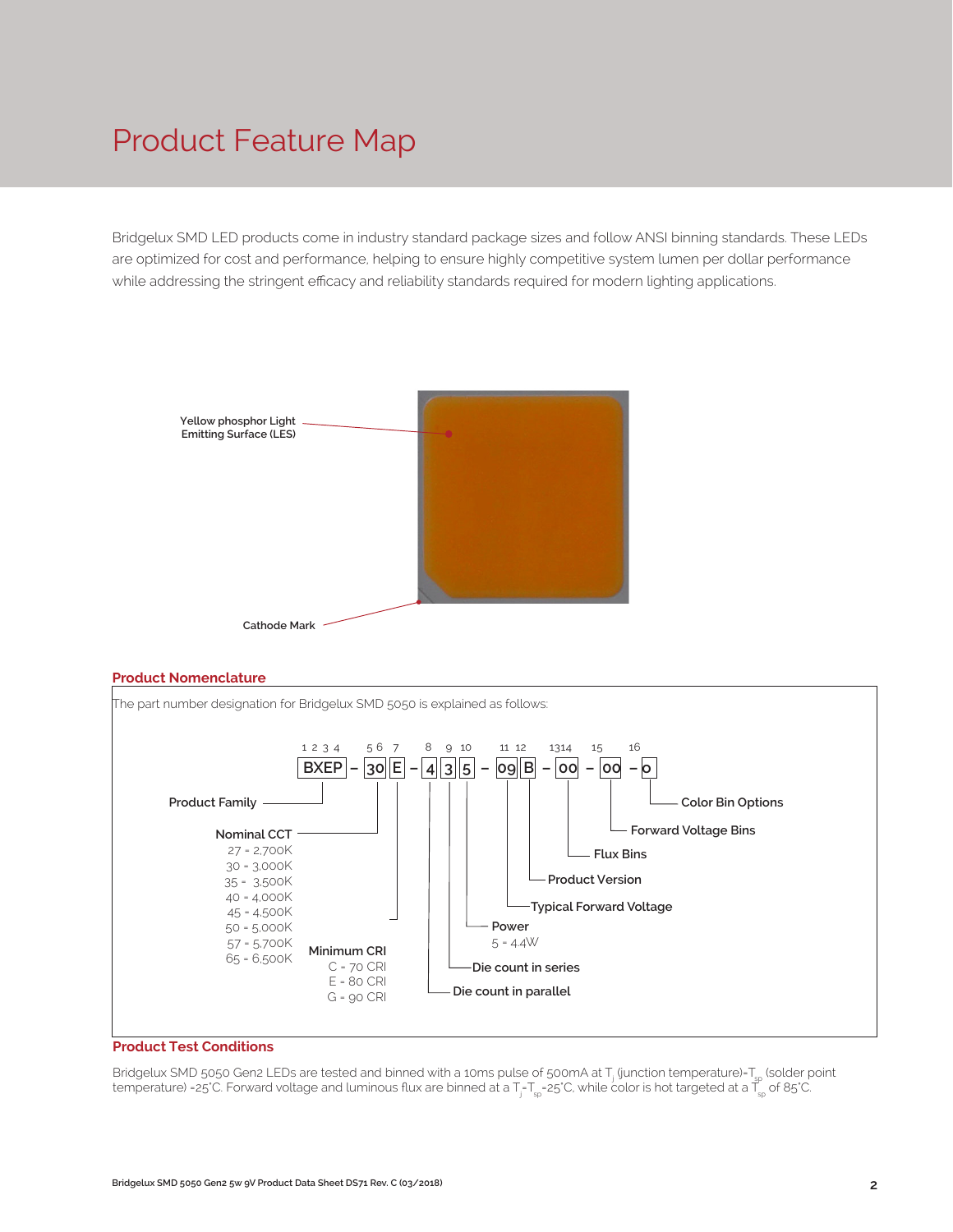The following product configurations are available:

| Part Number <sup>1,6</sup> | Nominal CCT <sup>2</sup> | CRI3.5 | <b>Nominal</b><br><b>Drive Current</b> | <b>Forward Voltage4.5</b><br>(V) |                | <b>Typical Pulsed</b> | <b>Typical Power</b> | <b>Typical Efficacy</b> |               |
|----------------------------|--------------------------|--------|----------------------------------------|----------------------------------|----------------|-----------------------|----------------------|-------------------------|---------------|
|                            | (K)                      |        | (mA)                                   | Min                              | <b>Typical</b> | Max                   | Flux $(lm)^{4.5}$    | ( W )                   | $\frac{1}{2}$ |
| BXEP-27C-435-09B-00-00-0   | 2700                     | 70     | 500                                    | 8.5                              | 8.9            | 10                    | 692                  | 4.4                     | 156           |
| BXEP-27E-435-09B-00-00-0   | 2700                     | 80     | 500                                    | 8.5                              | 8.9            | 10                    | 615                  | 4.4                     | 139           |
| BXEP-27G-435-09B-00-00-0   | 2700                     | 90     | 500                                    | 8.5                              | 8.9            | 10                    | 520                  | 4.4                     | 117           |
| BXEP-30C-435-09B-00-00-0   | 3000                     | 70     | 500                                    | 8.5                              | 8.9            | 10                    | 709                  | 4.4                     | 160           |
| BXEP-30E-435-09B-00-00-0   | 3000                     | 80     | 500                                    | 8.5                              | 8.9            | 10                    | 630                  | 4.4                     | 142           |
| BXEP-30G-435-09B-00-00-0   | 3000                     | 90     | 500                                    | 8.5                              | 8.9            | 10                    | 535                  | 4.4                     | 121           |
| BXEP-35C-435-09B-00-00-0   | 3500                     | 70     | 500                                    | 8.5                              | 8.9            | 10                    | 726                  | 4.4                     | 164           |
| BXEP-35E-435-09B-00-00-0   | 3500                     | 80     | 500                                    | 8.5                              | 8.9            | 10                    | 650                  | 4.4                     | 146           |
| BXEP-40C-435-09B-00-00-0   | 4000                     | 70     | 500                                    | 8.5                              | 8.9            | 10                    | 736                  | 4.4                     | 166           |
| BXEP-40E-435-09B-00-00-0   | 4000                     | 80     | 500                                    | 8.5                              | 8.9            | 10                    | 670                  | 4.4                     | 151           |
| BXEP-40G-435-09B-00-00-0   | 4000                     | 90     | 500                                    | 8.5                              | 8.9            | 10                    | 575                  | 4.4                     | 130           |
| BXEP-45C-435-09B-00-00-0   | 4500                     | 70     | 500                                    | 8.5                              | 8.9            | 10                    | 736                  | 4.4                     | 166           |
| BXEP-45E-435-09B-00-00-0   | 4500                     | 80     | 500                                    | 8.5                              | 8.9            | 10                    | 670                  | 4.4                     | 151           |
| BXEP-50C-435-09B-00-00-0   | 5000                     | 70     | 500                                    | 8.5                              | 8.9            | 10                    | 736                  | 4.4                     | 166           |
| BXEP-50E-435-09B-00-00-0   | 5000                     | 80     | 500                                    | 8.5                              | 8.9            | 10                    | 670                  | 4.4                     | 151           |
| BXEP-57C-435-09B-00-00-0   | 5700                     | 70     | 500                                    | 8.5                              | 8.9            | 10                    | 731                  | 4.4                     | 165           |
| BXEP-57E-435-09B-00-00-0   | 5700                     | 80     | 500                                    | 8.5                              | 8.9            | 10                    | 670                  | 4.4                     | 151           |
| BXEP-65C-435-09B-00-00-0   | 6500                     | 70     | 500                                    | 8.5                              | 8.9            | 10                    | 720                  | 4.4                     | 162           |
| BXEP-65E-435-09B-00-00-0   | 6500                     | 80     | 500                                    | 8.5                              | 8.9            | 10                    | 668                  | 4.4                     | 151           |

**Table 1:** Selection Guide, Pulsed Measurement Data at 500mA (T<sub>j</sub>=T<sub>sp</sub>=25°C)

Notes for Table 1 :

- 1. The last 7 characters (including hyphens '-') refer to flux bins, forward voltage bins, and color bin options, respectively. "00-00-0" denotes the full distribution of flux, forward voltage, and 7 SDCM color.
- Example: BXEP-30E-435-09B-00-00-0 refers to the full distribution of flux, forward voltage, and color within a 3000K 7-step ANSI standard chromaticity region with a minimum of 80CRI, 4x3 die configuration, 4.4w power, 8.9V typical forward voltage.
- 2. Product CCT is hot targeted at  $T_{\text{sn}}$  = 85°C. Nominal CCT as defined by ANSI C78.377-2011.
- 3. Listed CRIs are minimum values and include test tolerance.
- 4. Products tested under pulsed condition (10ms pulse width) at nominal drive current where T<sub>i</sub>-T<sub>sp</sub>-25°C.
- 5. Bridgelux maintains a ±7.5% tolerance on luminous flux measurements, ±0.1V tolerance on forward voltage measurements, and ±2 tolerance on CRI measurements for the SMD 5050 Gen2.
- 6. Refer to Table 6 and Table 7 for Bridgelux SMD 5050 Gen2 Luminous Flux Binning and Forward Voltage Binning information.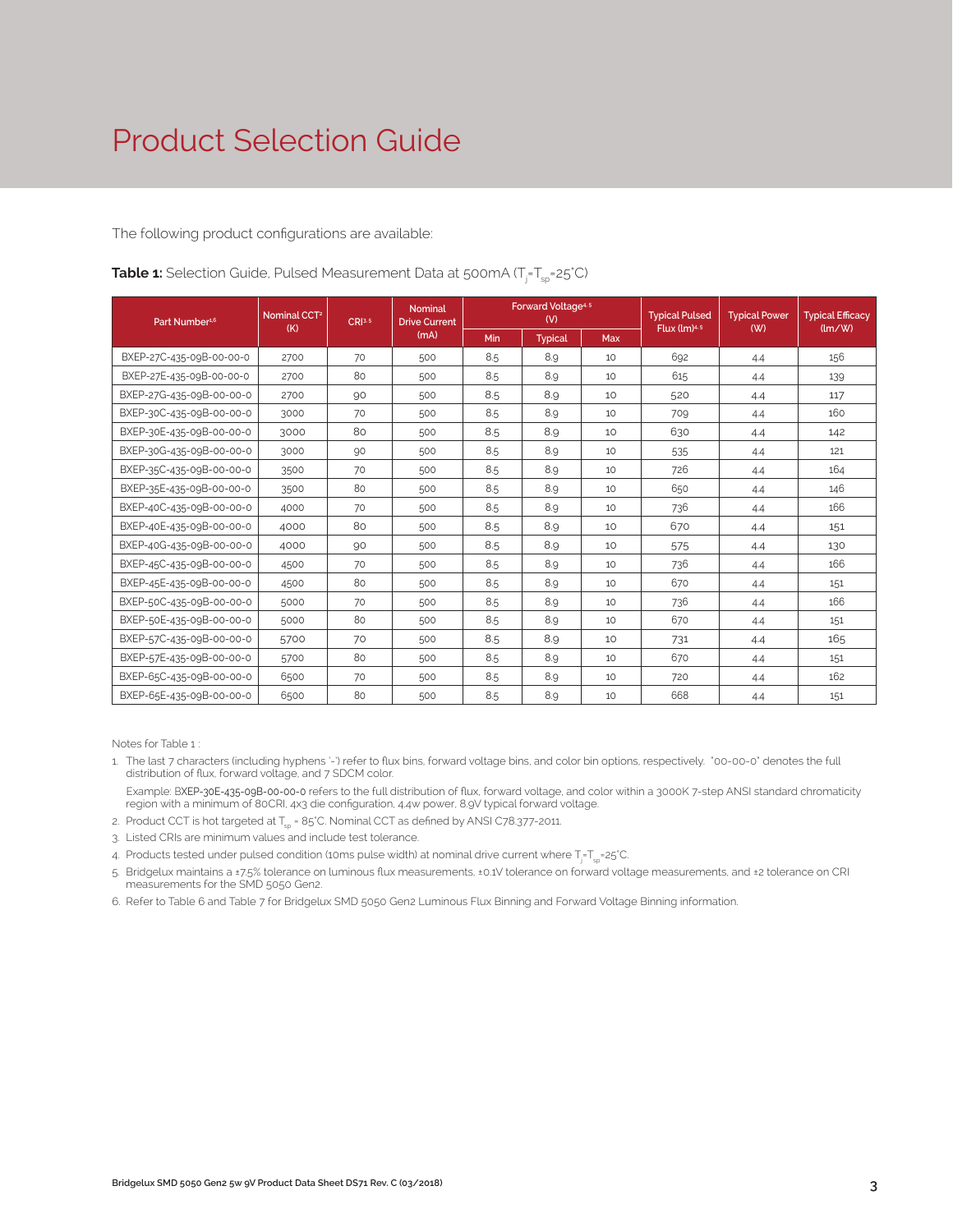### Product Selection Guide

The following product configurations are available:

#### **Table 2:** Selection Guide, Stabilized DC Performance  $(T_{\rm SD} = 85^{\circ}C)^{6.7}$

| Part Number <sup>1,5</sup> | Nominal CCT <sup>2</sup> | CR13.4 | <b>Nominal Drive</b><br>Current | <b>Forward Voltage4</b><br>(V) |                | <b>Typical DC Flux</b> | <b>Typical Power</b> | <b>Typical Efficacy</b> |                                      |
|----------------------------|--------------------------|--------|---------------------------------|--------------------------------|----------------|------------------------|----------------------|-------------------------|--------------------------------------|
|                            | (K)                      |        | (mA)                            | Min                            | <b>Typical</b> | Max                    | (lm) <sup>4</sup>    | (W)                     | $\langle \text{Im}/\text{W} \rangle$ |
| BXEP-27C-435-09B-00-00-0   | 2700                     | 70     | 500                             | 8.2                            | 8.5            | 9.6                    | 615                  | 4.3                     | 144                                  |
| BXEP-27E-435-09B-00-00-0   | 2700                     | 80     | 500                             | 8.2                            | 8.5            | 9.6                    | 546                  | 4.3                     | 128                                  |
| BXEP-27G-435-09B-00-00-0   | 2700                     | 90     | 500                             | 8.2                            | 8.5            | 9.6                    | 462                  | 4.3                     | 109                                  |
| BXEP-30C-435-09B-00-00-0   | 3000                     | 70     | 500                             | 8.2                            | 8.5            | 9.6                    | 630                  | 4.3                     | 148                                  |
| BXEP-30E-435-09B-00-00-0   | 3000                     | 80     | 500                             | 8.2                            | 8.5            | 9.6                    | 559                  | 4.3                     | 131                                  |
| BXEP-30G-435-09B-00-00-0   | 3000                     | 90     | 500                             | 8.2                            | 8.5            | 9.6                    | 475                  | 4.3                     | 112                                  |
| BXEP-35C-435-09B-00-00-0   | 3500                     | 70     | 500                             | 8.2                            | 8.5            | 9.6                    | 645                  | 4.3                     | 152                                  |
| BXEP-35E-435-09B-00-00-0   | 3500                     | 80     | 500                             | 8.2                            | 8.5            | 9.6                    | 577                  | 4.3                     | 136                                  |
| BXEP-40C-435-09B-00-00-0   | 4000                     | 70     | 500                             | 8.2                            | 8.5            | 9.6                    | 654                  | 4.3                     | 154                                  |
| BXEP-40E-435-09B-00-00-0   | 4000                     | 80     | 500                             | 8.2                            | 8.5            | 9.6                    | 595                  | 4.3                     | 140                                  |
| BXEP-40G-435-09B-00-00-0   | 4000                     | 90     | 500                             | 8.2                            | 8.5            | 9.6                    | 511                  | 4.3                     | 120                                  |
| BXEP-45C-435-09B-00-00-0   | 4500                     | 70     | 500                             | 8.2                            | 8.5            | 9.6                    | 654                  | 4.3                     | 154                                  |
| BXEP-45E-435-09B-00-00-0   | 4500                     | 80     | 500                             | 8.2                            | 8.5            | 9.6                    | 595                  | 4.3                     | 140                                  |
| BXEP-50C-435-09B-00-00-0   | 5000                     | 70     | 500                             | 8.2                            | 8.5            | 9.6                    | 654                  | 4.3                     | 154                                  |
| BXEP-50E-435-09B-00-00-0   | 5000                     | 80     | 500                             | 8.2                            | 8.5            | 9.6                    | 595                  | 4.3                     | 140                                  |
| BXEP-57C-435-09B-00-00-0   | 5700                     | 70     | 500                             | 8.2                            | 8.5            | 9.6                    | 649                  | 4.3                     | 153                                  |
| BXEP-57E-435-09B-00-00-0   | 5700                     | 80     | 500                             | 8.2                            | 8.5            | 9.6                    | 595                  | 4.3                     | 140                                  |
| BXEP-65C-435-09B-00-00-0   | 6500                     | 70     | 500                             | 8.2                            | 8.5            | 9.6                    | 639                  | 4.3                     | 150                                  |
| BXEP-65E-435-09B-00-00-0   | 6500                     | 80     | 500                             | 8.2                            | 8.5            | 9.6                    | 593                  | 4.3                     | 139                                  |

Notes for Table 2:

- 1. The last 7 characters (including hyphens '-') refer to flux bins, forward voltage bins, and color bin options, respectively. "00-00-0" denotes the full distribution of flux, forward voltage, and 7 SDCM color.
- Example: BXEP-30E-435-09B-00-00-0 refers to the full distribution of flux, forward voltage, and color within a 3000K 7-step ANSI standard chromaticity region with a minimum of 80CRI, 4x3 die configuration, 4.4w power, 8.9V typical forward voltage.
- 2. Product CCT is hot targeted at T<sub>co</sub> = 85°C. Nominal CCT as defined by ANSI C78.377-2011.
- 3. Listed CRIs are minimum values and include test tolerance.
- 4. Bridgelux maintains a ±7.5% tolerance on luminous flux measurements, ±0.1V tolerance on forward voltage measurements, and ±2 tolerance on CRI measurements for the SMD 5050 Gen2.
- 5. Refer to Table 6 and Table 7 for Bridgelux SMD 5050 Gen2 Luminous Flux Binning and Forward Voltage Binning information.
- 6. Typical stabilized DC performance values are provided as reference only and are not a guarantee of performance.
- 7. Typical performance is estimated based on operation under DC (direct current) with LED emitter mounted onto a heat sink with thermal interface material and the solder point temperature maintained at 85°C. Based on Bridgelux test setup, values may vary depending on the thermal design of the luminaire and/or the exposed environment to which the product is subjected.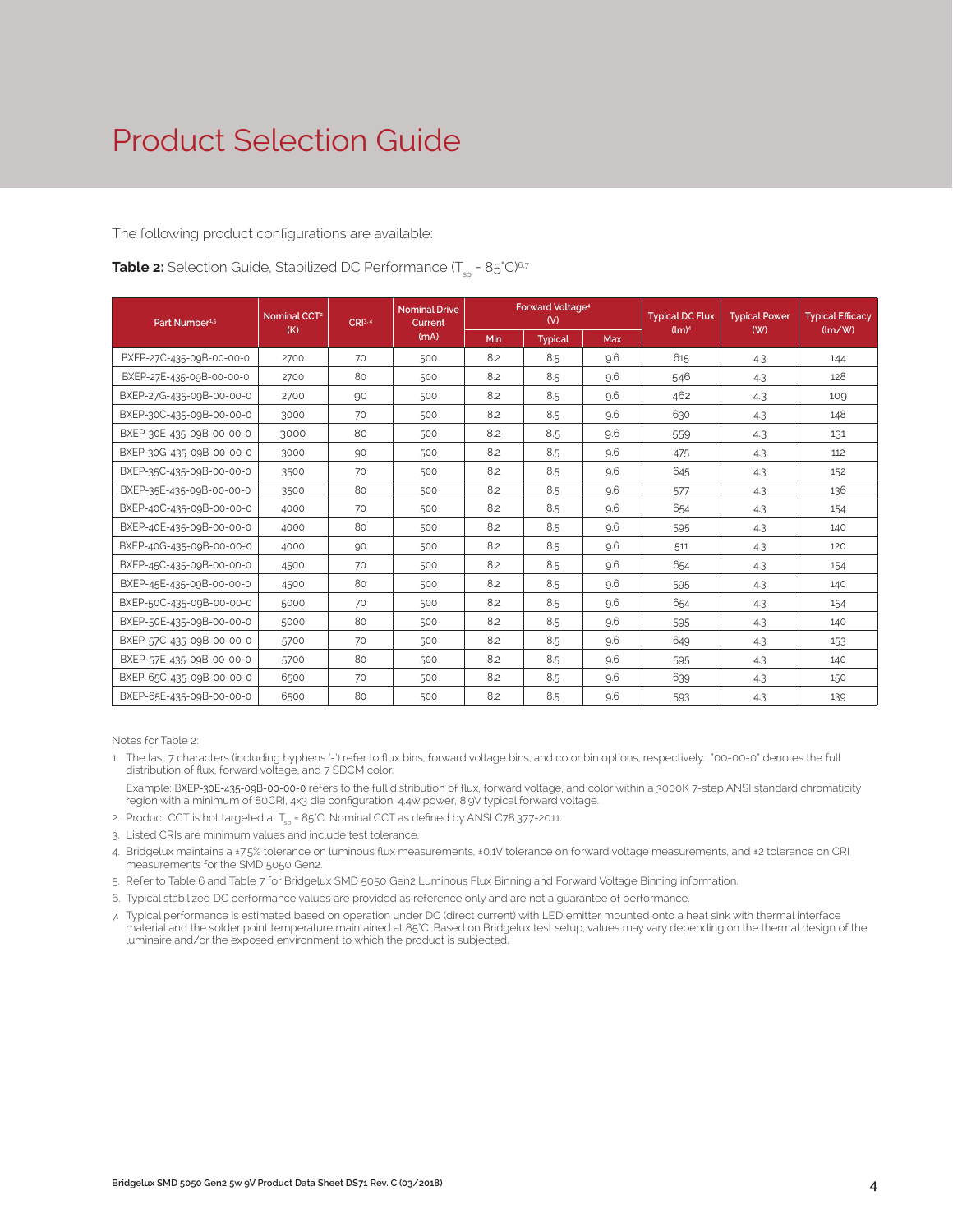SMD 5050 LEDs are tested to the specifications shown using the nominal drive currents in Table 1. SMD 5050 may also be driven at other drive currents dependent on specific application design requirements. The performance at any drive current can be derived from the current vs. voltage characteristics shown in Figure 2 and the relative luminous flux vs. current characteristics shown in Figure 3. The performance at commonly used drive currents is summarized in Table 3.

| <b>Part Number</b>       | <b>CRI</b> | <b>Drive</b><br>Current <sup>1</sup><br>(mA) | Typical V<br>$T_{\rm sp}$ = 25 °C<br>(V) | <b>Typical Power</b><br>$T_{\rm sp}$ = 25°C<br>(W) | <b>Typical Pulsed</b><br>Flux <sup>2</sup><br>$T_{sp} = 25^{\circ}C$<br>(lm) | <b>Typical</b><br>DC Flux <sup>3</sup><br>$T_{sp} = 85^{\circ}C$<br>(lm) | <b>Typical</b><br><b>Efficacy</b><br>$T_{sp} = 25^{\circ}C$<br>(lm/W) |
|--------------------------|------------|----------------------------------------------|------------------------------------------|----------------------------------------------------|------------------------------------------------------------------------------|--------------------------------------------------------------------------|-----------------------------------------------------------------------|
|                          |            | 125                                          | 8.2                                      | 1.0                                                | 187                                                                          | 172                                                                      | 183                                                                   |
|                          |            | 250                                          | 8.4                                      | 2.1                                                | 365                                                                          | 333                                                                      | 173                                                                   |
|                          |            | 375                                          | 8.7                                      | 3.2                                                | 534                                                                          | 481                                                                      | 164                                                                   |
| BXEP-27C-435-09B-00-00-0 | 70         | 500                                          | 8.9                                      | 4.4                                                | 692                                                                          | 615                                                                      | 156                                                                   |
|                          |            | 640                                          | 9.1                                      | 5.8                                                | 860                                                                          | 753                                                                      | 148                                                                   |
|                          |            | 960                                          | 9.6                                      | 9.2                                                | 1202                                                                         | 1019                                                                     | 131                                                                   |
|                          |            | 125                                          | 8.2                                      | 1.0                                                | 166                                                                          | 153                                                                      | 163                                                                   |
|                          |            | 250                                          | 8.4                                      | 2.1                                                | 324                                                                          | 296                                                                      | 154                                                                   |
| BXEP-27E-435-09B-00-00-0 | 80         | 375                                          | 8.7                                      | 3.2                                                | 474                                                                          | 427                                                                      | 146                                                                   |
|                          |            | 500                                          | 8.9                                      | 4.4                                                | 615                                                                          | 546                                                                      | 139                                                                   |
|                          |            | 640                                          | 9.1                                      | 5.8                                                | 764                                                                          | 669                                                                      | 131                                                                   |
|                          |            | 960                                          | 9.6                                      | 9.2                                                | 1068                                                                         | 906                                                                      | 116                                                                   |
|                          |            | 125                                          | 8.2                                      | 1.0                                                | 140                                                                          | 129                                                                      | 138                                                                   |
|                          |            | 250                                          | 8.4                                      | 2.1                                                | 274                                                                          | 250                                                                      | 130                                                                   |
| BXEP-27G-435-09B-00-00-0 | 90         | 375                                          | 8.7                                      | 3.2                                                | 401                                                                          | 361                                                                      | 124                                                                   |
|                          |            | 500                                          | 8.9                                      | 4.4                                                | 520                                                                          | 462                                                                      | 117                                                                   |
|                          |            | 640                                          | 9.1                                      | 5.8                                                | 646                                                                          | 565                                                                      | 111                                                                   |
|                          |            | 960                                          | 9.6                                      | 9.2                                                | 903                                                                          | 766                                                                      | 98                                                                    |
|                          |            | 125                                          | 8.2                                      | 1.0                                                | 191                                                                          | 177                                                                      | 188                                                                   |
|                          |            | 250                                          | 8.4                                      | 2.1                                                | 374                                                                          | 341                                                                      | 177                                                                   |
| BXEP-30C-435-09B-00-00-0 | 70         | 375                                          | 8.7                                      | 3.2                                                | 547                                                                          | 492                                                                      | 168                                                                   |
|                          |            | 500                                          | 8.9                                      | 4.4                                                | 709                                                                          | 630                                                                      | 160                                                                   |
|                          |            | 640                                          | 9.1                                      | 5.8                                                | 881                                                                          | 771                                                                      | 151                                                                   |
|                          |            | 960                                          | 9.6                                      | 9.2                                                | 1231                                                                         | 1044                                                                     | 134                                                                   |
|                          |            | 125                                          | 8.2                                      | 1.0                                                | 170                                                                          | 157                                                                      | 167                                                                   |
|                          |            | 250                                          | 8.4                                      | 2.1                                                | 332                                                                          | 303                                                                      | 158                                                                   |
| BXEP-30E-435-09B-00-00-0 | 80         | 375                                          | 8.7                                      | 3.2                                                | 486                                                                          | 438                                                                      | 150                                                                   |
|                          |            | 500                                          | 8.9                                      | 4.4                                                | 630                                                                          | 559                                                                      | 142                                                                   |
|                          |            | 640                                          | 9.1                                      | 5.8                                                | 783                                                                          | 685                                                                      | 134                                                                   |
|                          |            | 960                                          | 9.6                                      | 9.2                                                | 1094                                                                         | 928                                                                      | 119                                                                   |

| Table 3: Performance at Commonly Used Drive Currents |  |  |  |
|------------------------------------------------------|--|--|--|
|------------------------------------------------------|--|--|--|

Notes for Table 3:

1. Alternate drive currents in Table 3 are provided for reference only and are not a guarantee of performance.

2. Bridgelux maintains a  $\pm$  7.5% tolerance on flux measurements.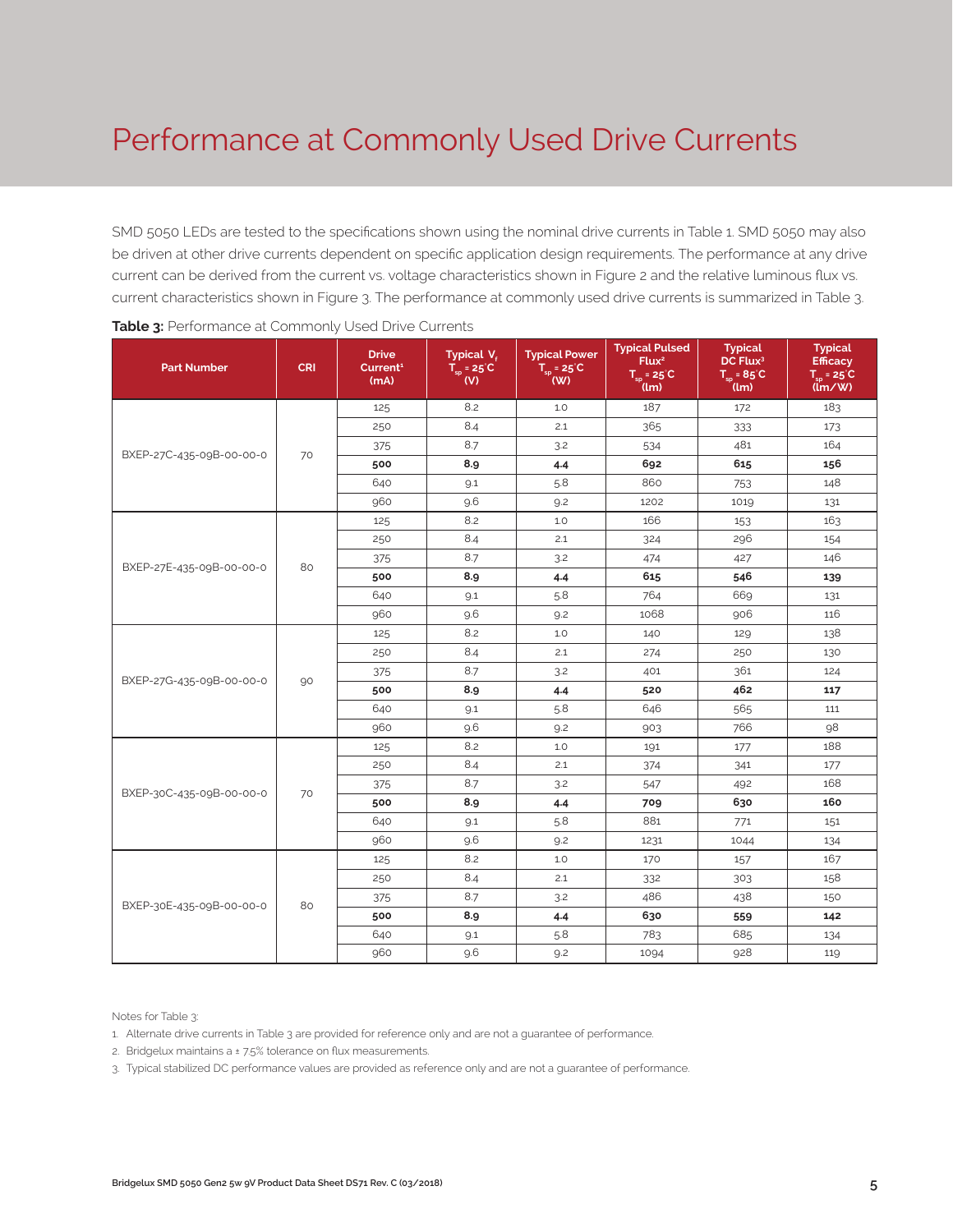SMD 5050 LEDs are tested to the specifications shown using the nominal drive currents in Table 1. SMD 5050 may also be driven at other drive currents dependent on specific application design requirements. The performance at any drive current can be derived from the current vs. voltage characteristics shown in Figure 2 and the relative luminous flux vs. current characteristics shown in Figure 3. The performance at commonly used drive currents is summarized in Table 3.

| <b>Part Number</b>       | <b>CRI</b> | <b>Drive</b><br>Current <sup>1</sup><br>(mA) | Typical V.<br>$\overline{T_{\rm sp}}$ = 25 <sup>°</sup> C<br>$\mathbf{w}$ | <b>Typical Power</b><br>$T_{sp}$ = 25°C<br>(W) | <b>Typical Pulsed</b><br>Flux <sup>2</sup><br>$T_{sp} = 25^{\circ}C$<br>(lm) | <b>Typical</b><br>DC Flux <sup>3</sup><br>$T_{sp} = 85^{\circ}C$<br>(lm) | <b>Typical</b><br><b>Efficacy</b><br>$T_{sp} = 25^{\circ}C$<br>(lm/W) |
|--------------------------|------------|----------------------------------------------|---------------------------------------------------------------------------|------------------------------------------------|------------------------------------------------------------------------------|--------------------------------------------------------------------------|-----------------------------------------------------------------------|
|                          |            | 125                                          | 8.2                                                                       | 1.0                                            | 144                                                                          | 133                                                                      | 142                                                                   |
|                          |            | 250                                          | 8.4                                                                       | 2.1                                            | 282                                                                          | 257                                                                      | 134                                                                   |
| BXEP-30G-435-09B-00-00-0 |            | 375                                          | 8.7                                                                       | 3.2                                            | 413                                                                          | 372                                                                      | 127                                                                   |
|                          | 90         | 500                                          | 8.9                                                                       | 4.4                                            | 535                                                                          | 475                                                                      | 121                                                                   |
|                          |            | 640                                          | 9.1                                                                       | 5.8                                            | 665                                                                          | 582                                                                      | 114                                                                   |
|                          |            | 960                                          | 9.6                                                                       | 9.2                                            | 929                                                                          | 788                                                                      | 101                                                                   |
|                          |            | 125                                          | 8.2                                                                       | 1.0                                            | 196                                                                          | 181                                                                      | 192                                                                   |
|                          |            | 250                                          | 8.4                                                                       | 2.1                                            | 383                                                                          | 349                                                                      | 182                                                                   |
| BXEP-35C-435-09B-00-00-0 | 70         | 375                                          | 8.7                                                                       | 3.2                                            | 560                                                                          | 504                                                                      | 172                                                                   |
|                          |            | 500                                          | 8.9                                                                       | 4.4                                            | 726                                                                          | 645                                                                      | 164                                                                   |
|                          |            | 640                                          | 9.1                                                                       | 5.8                                            | 902                                                                          | 789                                                                      | 155                                                                   |
|                          |            | 960                                          | 9.6                                                                       | 9.2                                            | 1261                                                                         | 1069                                                                     | 137                                                                   |
|                          | 80         | 125                                          | 8.2                                                                       | 1.0                                            | 175                                                                          | 162                                                                      | 172                                                                   |
|                          |            | 250                                          | 8.4                                                                       | 2.1                                            | 343                                                                          | 313                                                                      | 163                                                                   |
| BXEP-35E-435-09B-00-00-0 |            | 375                                          | 8.7                                                                       | 3.2                                            | 501                                                                          | 451                                                                      | 154                                                                   |
|                          |            | 500                                          | 8.9                                                                       | 4.4                                            | 650                                                                          | 577                                                                      | 146                                                                   |
|                          |            | 640                                          | 9.1                                                                       | 5.8                                            | 808                                                                          | 707                                                                      | 139                                                                   |
|                          |            | 960                                          | 9.6                                                                       | 9.2                                            | 1129                                                                         | 957                                                                      | 123                                                                   |
|                          |            | 125                                          | 8.2                                                                       | 1.0                                            | 199                                                                          | 183                                                                      | 195                                                                   |
|                          |            | 250                                          | 8.4                                                                       | 2.1                                            | 388                                                                          | 354                                                                      | 184                                                                   |
| BXEP-40C-435-09B-00-00-0 | 70         | 375                                          | 8.7                                                                       | 3.2                                            | 568                                                                          | 511                                                                      | 175                                                                   |
|                          |            | 500                                          | 8.9                                                                       | 4.4                                            | 736                                                                          | 654                                                                      | 166                                                                   |
|                          |            | 640                                          | 9.1                                                                       | 5.8                                            | 915                                                                          | 800                                                                      | 157                                                                   |
|                          |            | 960                                          | 9.6                                                                       | 9.2                                            | 1278                                                                         | 1084                                                                     | 139                                                                   |
|                          |            | 125                                          | 8.2                                                                       | 1.0                                            | 181                                                                          | 167                                                                      | 177                                                                   |
|                          |            | 250                                          | 8.4                                                                       | 2.1                                            | 353                                                                          | 322                                                                      | 168                                                                   |
| BXEP-40E-435-09B-00-00-0 | 80         | 375                                          | 8.7                                                                       | 3.2                                            | 517                                                                          | 465                                                                      | 159                                                                   |
|                          |            | 500                                          | 8.9                                                                       | 4.4                                            | 670                                                                          | 595                                                                      | 151                                                                   |
|                          |            | 640                                          | 9.1                                                                       | 5.8                                            | 833                                                                          | 729                                                                      | 143                                                                   |
|                          |            | 960                                          | 9.6                                                                       | 9.2                                            | 1164                                                                         | 987                                                                      | 126                                                                   |

Notes for Table 3:

1. Alternate drive currents in Table 3 are provided for reference only and are not a guarantee of performance.

2. Bridgelux maintains a ± 7.5% tolerance on flux measurements.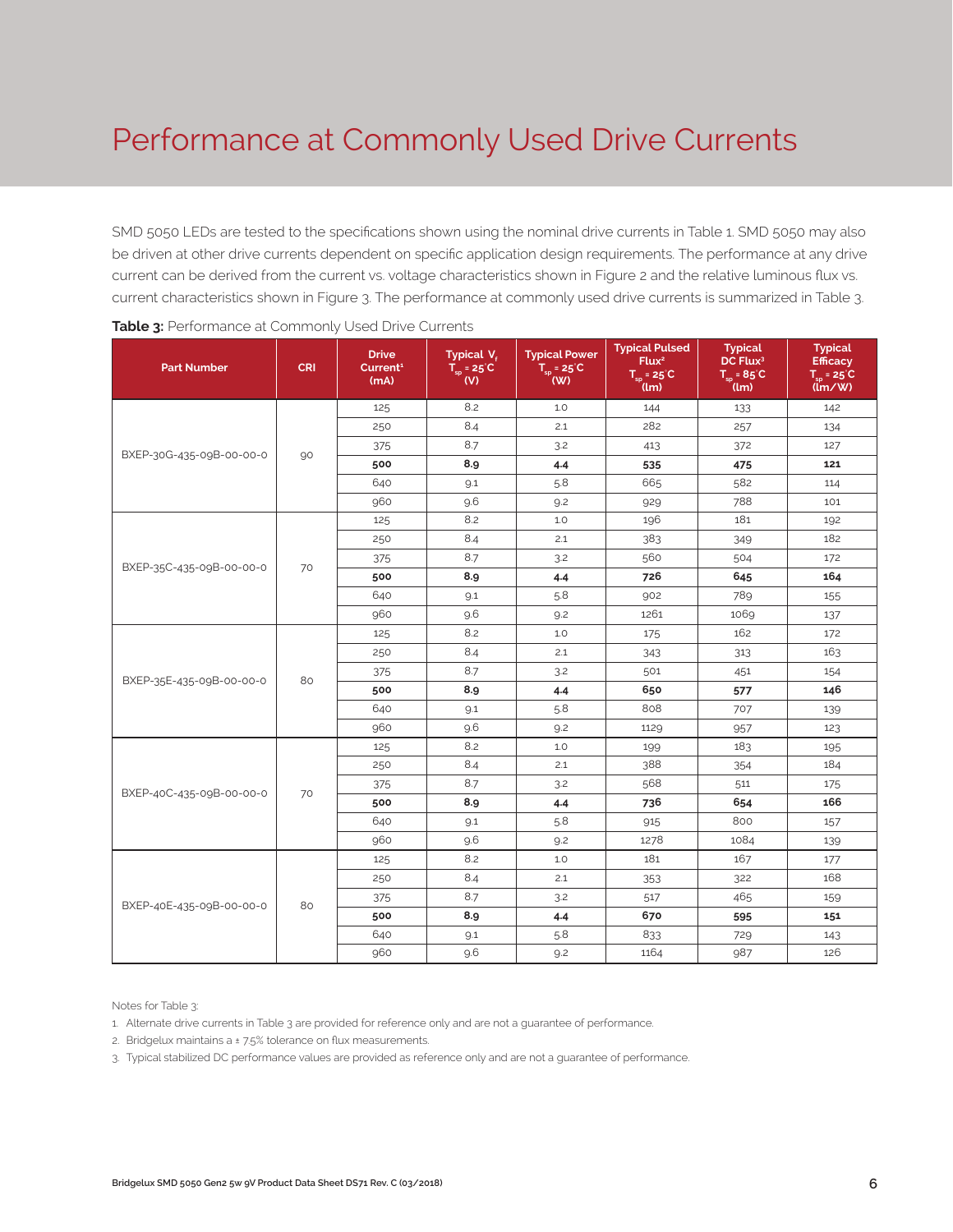#### **Table 3:** Performance at Commonly Used Drive Currents(Continued)

| <b>Part Number</b>       | <b>CRI</b> | <b>Drive</b><br>Current <sup>1</sup><br>(mA) | Typical V <sub>r</sub><br>$\overrightarrow{T}_{sp}$ = 25°C <sup>'</sup> | <b>Typical Power</b><br>$T_{sp} = 25^{\circ}C$<br>(W) | <b>Typical Pulsed</b><br>Flux <sup>2</sup><br>$\overline{T_{\rm SD}}$ = 25 <sup>°</sup> C<br>(lm) | <b>Typical</b><br>DC Flux <sup>3</sup><br>$\overline{T_{\rm SD}}$ = 85 <sup>°</sup> C<br>(lm) | <b>Typical</b><br><b>Efficacy</b><br>$T_{\rm SD}$ = 25°C<br>$\lim_{y \to 0}$ |
|--------------------------|------------|----------------------------------------------|-------------------------------------------------------------------------|-------------------------------------------------------|---------------------------------------------------------------------------------------------------|-----------------------------------------------------------------------------------------------|------------------------------------------------------------------------------|
|                          |            | 125                                          | 8.2                                                                     | 1.0                                                   | 155                                                                                               | 143                                                                                           | 152                                                                          |
|                          |            | 250                                          | 8.4                                                                     | 2.1                                                   | 303                                                                                               | 277                                                                                           | 144                                                                          |
| BXEP-40G-435-09B-00-00-0 |            | 375                                          | 8.7                                                                     | 3.2                                                   | 444                                                                                               | 399                                                                                           | 137                                                                          |
|                          | 90         | 500                                          | 8.9                                                                     | 4.4                                                   | 575                                                                                               | 511                                                                                           | 130                                                                          |
|                          |            | 640                                          | 9.1                                                                     | 5.8                                                   | 715                                                                                               | 625                                                                                           | 123                                                                          |
|                          |            | 960                                          | 9.6                                                                     | 9.2                                                   | 999                                                                                               | 847                                                                                           | 108                                                                          |
|                          |            | 125                                          | 8.2                                                                     | 1.0                                                   | 199                                                                                               | 183                                                                                           | 195                                                                          |
|                          |            | 250                                          | 8.4                                                                     | 2.1                                                   | 388                                                                                               | 354                                                                                           | 184                                                                          |
| BXEP-45C-435-09B-00-00-0 | 70         | 375                                          | 8.7                                                                     | 3.2                                                   | 568                                                                                               | 511                                                                                           | 175                                                                          |
|                          |            | 500                                          | 8.9                                                                     | 4.4                                                   | 736                                                                                               | 654                                                                                           | 166                                                                          |
|                          |            | 640                                          | 9.1                                                                     | 5.8                                                   | 915                                                                                               | 800                                                                                           | 157                                                                          |
|                          |            | 960                                          | 9.6                                                                     | 9.2                                                   | 1278                                                                                              | 1084                                                                                          | 139                                                                          |
|                          | 80         | 125                                          | 8.2                                                                     | 1.0                                                   | 181                                                                                               | 167                                                                                           | 177                                                                          |
|                          |            | 250                                          | 8.4                                                                     | 2.1                                                   | 353                                                                                               | 322                                                                                           | 168                                                                          |
| BXEP-45E-435-09B-00-00-0 |            | 375                                          | 8.7                                                                     | 3.2                                                   | 517                                                                                               | 465                                                                                           | 159                                                                          |
|                          |            | 500                                          | 8.9                                                                     | 4.4                                                   | 670                                                                                               | 595                                                                                           | 151                                                                          |
|                          |            | 640                                          | 9.1                                                                     | 5.8                                                   | 833                                                                                               | 729                                                                                           | 143                                                                          |
|                          |            | 960                                          | 9.6                                                                     | 9.2                                                   | 1164                                                                                              | 987                                                                                           | 126                                                                          |
|                          |            | 125                                          | 8.2                                                                     | 1.0                                                   | 199                                                                                               | 183                                                                                           | 195                                                                          |
|                          |            | 250                                          | 8.4                                                                     | 2.1                                                   | 388                                                                                               | 354                                                                                           | 184                                                                          |
| BXEP-50C-435-09B-00-00-0 | 70         | 375                                          | 8.7                                                                     | 3.2                                                   | 568                                                                                               | 511                                                                                           | 175                                                                          |
|                          |            | 500                                          | 8.9                                                                     | 4.4                                                   | 736                                                                                               | 654                                                                                           | 166                                                                          |
|                          |            | 640                                          | 9.1                                                                     | 5.8                                                   | 915                                                                                               | 800                                                                                           | 157                                                                          |
|                          |            | 960                                          | 9.6                                                                     | 9.2                                                   | 1278                                                                                              | 1084                                                                                          | 139                                                                          |
|                          |            | 125                                          | 8.2                                                                     | 1.0                                                   | 181                                                                                               | 167                                                                                           | 177                                                                          |
|                          |            | 250                                          | 8.4                                                                     | 2.1                                                   | 353                                                                                               | 322                                                                                           | 168                                                                          |
| BXEP-50E-435-09B-00-00-0 | 80         | 375                                          | 8.7                                                                     | 3.2                                                   | 517                                                                                               | 465                                                                                           | 159                                                                          |
|                          |            | 500                                          | 8.9                                                                     | 4.4                                                   | 670                                                                                               | 595                                                                                           | 151                                                                          |
|                          |            | 640                                          | 9.1                                                                     | 5.8                                                   | 833                                                                                               | 729                                                                                           | 143                                                                          |
|                          |            | 960                                          | 9.6                                                                     | 9.2                                                   | 1164                                                                                              | 987                                                                                           | 126                                                                          |

Notes for Table 3:

1. Alternate drive currents in Table 3 are provided for reference only and are not a guarantee of performance.

2. Bridgelux maintains a ± 7.5% tolerance on flux measurements.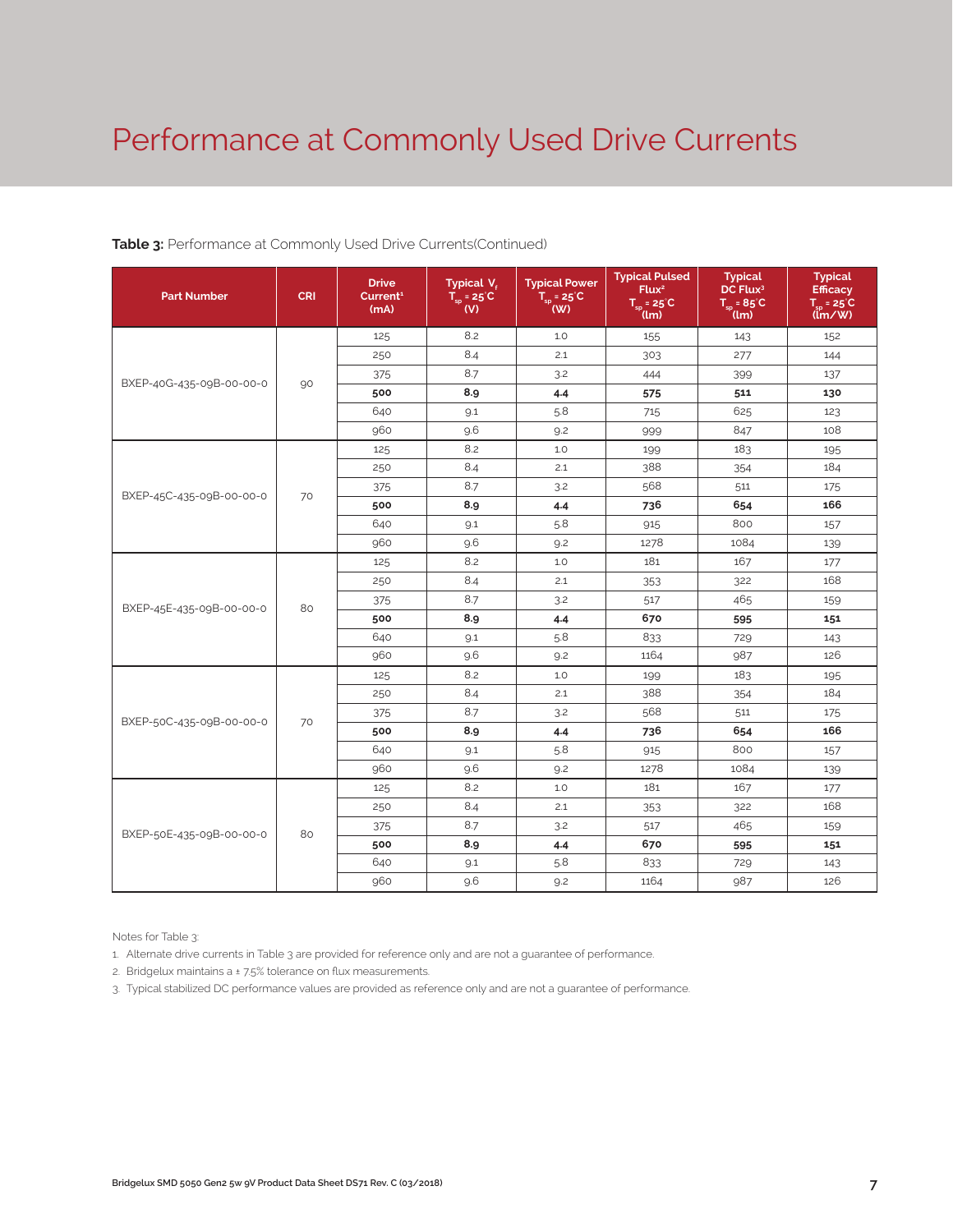#### **Table 3:** Performance at Commonly Used Drive Currents(Continued)

| <b>Part Number</b>       | <b>CRI</b> | <b>Drive</b><br>Current <sup>1</sup><br>(mA) | Typical V <sub>f</sub><br>$T_{sp} = 25^{\circ}C$<br>(V) | <b>Typical Power</b><br>$T_{sp} = 25^{\circ}C$<br>(W) | <b>Typical Pulsed</b><br>Flux <sup>2</sup><br>$T_{\rm sp} = 25^{\circ}\text{C}$ (lm) | <b>Typical</b><br>DC Flux <sup>3</sup><br>$T_{\rm sp} = 85^{\circ}\text{C}$ (lm) | <b>Typical</b><br><b>Efficacy</b><br>$T_{sp} = 25^{\circ}C$<br>(lm/W) |
|--------------------------|------------|----------------------------------------------|---------------------------------------------------------|-------------------------------------------------------|--------------------------------------------------------------------------------------|----------------------------------------------------------------------------------|-----------------------------------------------------------------------|
|                          |            | 125                                          | 8.2                                                     | 1.0                                                   | 197                                                                                  | 182                                                                              | 194                                                                   |
|                          |            | 250                                          | 8.4                                                     | 2.1                                                   | 386                                                                                  | 352                                                                              | 183                                                                   |
| BXEP-57C-435-09B-00-00-0 | 70         | 375                                          | 8.7                                                     | 3.2                                                   | 564                                                                                  | 508                                                                              | 174                                                                   |
|                          |            | 500                                          | 8.9                                                     | 4.4                                                   | 731                                                                                  | 649                                                                              | 165                                                                   |
|                          |            | 640                                          | 9.1                                                     | 5.8                                                   | 908                                                                                  | 795                                                                              | 156                                                                   |
|                          |            | 960                                          | 9.6                                                     | 9.2                                                   | 1269                                                                                 | 1077                                                                             | 138                                                                   |
|                          |            | 125                                          | 8.2                                                     | 1.0                                                   | 181                                                                                  | 167                                                                              | 177                                                                   |
|                          |            | 250                                          | 8.4                                                     | 2.1                                                   | 353                                                                                  | 322                                                                              | 168                                                                   |
| BXEP-57E-435-09B-00-00-0 | 80         | 375                                          | 8.7                                                     | 3.2                                                   | 517                                                                                  | 465                                                                              | 159                                                                   |
|                          |            | 500                                          | 8.9                                                     | 4.4                                                   | 670                                                                                  | 595                                                                              | 151                                                                   |
|                          |            | 640                                          | 9.1                                                     | 5.8                                                   | 833                                                                                  | 729                                                                              | 143                                                                   |
|                          |            | 960                                          | 9.6                                                     | 9.2                                                   | 1164                                                                                 | 987                                                                              | 126                                                                   |
|                          |            | 125                                          | 8.2                                                     | 1.0                                                   | 194                                                                                  | 179                                                                              | 191                                                                   |
|                          |            | 250                                          | 8.4                                                     | 2.1                                                   | 380                                                                                  | 346                                                                              | 180                                                                   |
| BXEP-65C-435-09B-00-00-0 | 70         | 375                                          | 8.7                                                     | 3.2                                                   | 555                                                                                  | 500                                                                              | 171                                                                   |
|                          |            | 500                                          | 8.9                                                     | 4.4                                                   | 720                                                                                  | 639                                                                              | 162                                                                   |
|                          |            | 640                                          | 9.1                                                     | 5.8                                                   | 895                                                                                  | 783                                                                              | 153                                                                   |
|                          |            | 960                                          | 9.6                                                     | 9.2                                                   | 1250                                                                                 | 1060                                                                             | 136                                                                   |
|                          |            | 125                                          | 8.2                                                     | 1.0                                                   | 180                                                                                  | 166                                                                              | 177                                                                   |
|                          |            | 250                                          | 8.4                                                     | 2.1                                                   | 352                                                                                  | 321                                                                              | 167                                                                   |
| BXEP-65E-435-09B-00-00-0 | 80         | 375                                          | 8.7                                                     | 3.2                                                   | 515                                                                                  | 464                                                                              | 159                                                                   |
|                          |            | 500                                          | 8.9                                                     | 4.4                                                   | 668                                                                                  | 593                                                                              | 151                                                                   |
|                          |            | 640                                          | 9.1                                                     | 5.8                                                   | 830                                                                                  | 726                                                                              | 143                                                                   |
|                          |            | 960                                          | 9.6                                                     | 9.2                                                   | 1160                                                                                 | 984                                                                              | 126                                                                   |

Notes for Table 3:

1. Alternate drive currents in Table 3 are provided for reference only and are not a guarantee of performance.

2. Bridgelux maintains a ± 7.5% tolerance on flux measurements.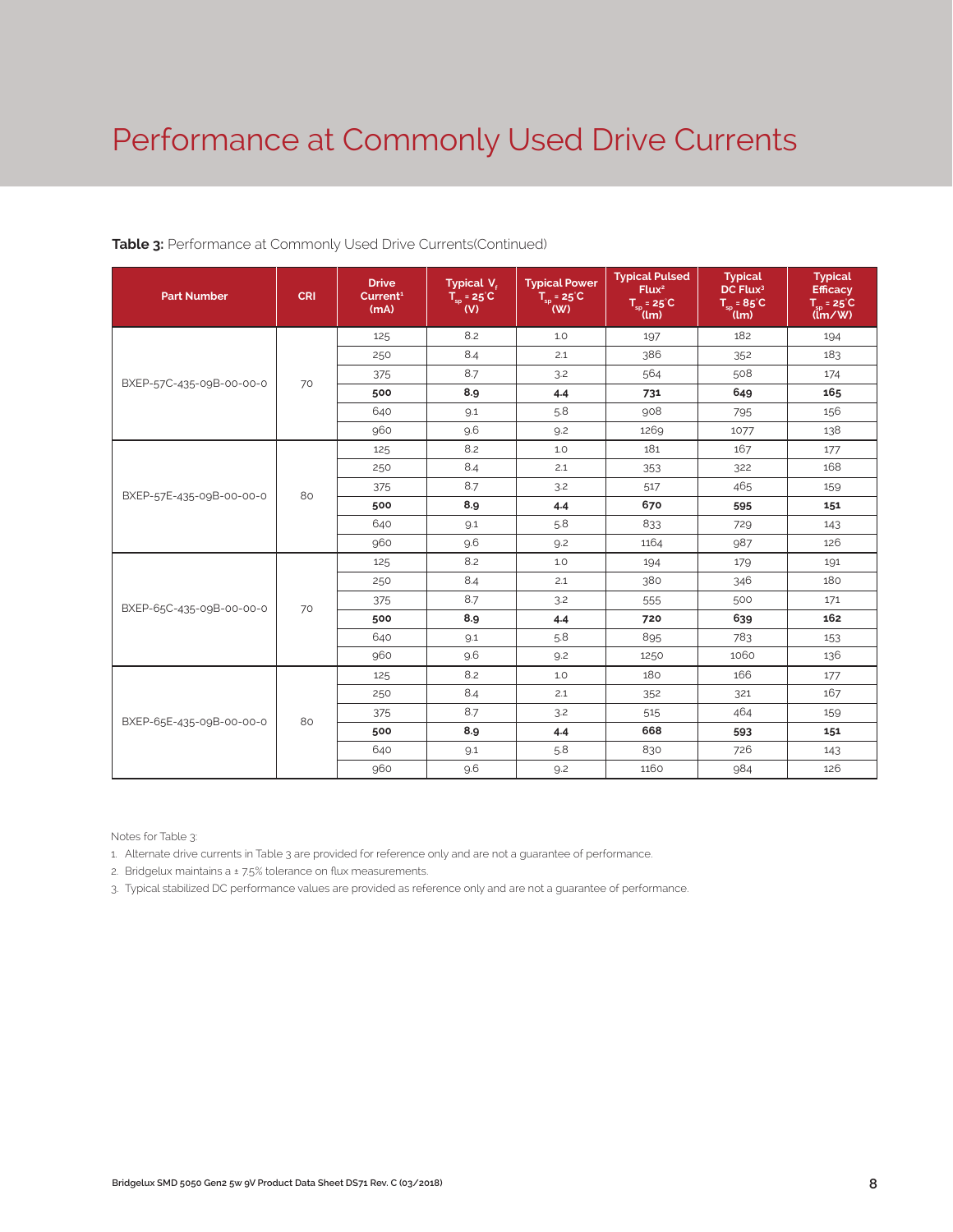### Electrical Characteristics

#### **Table 4:** Electrical Characteristics

|                          | <b>Drive Current</b> |                | <b>Forward Voltage</b><br>$(V)$ <sup>2.3</sup> |                | <b>Typical</b><br>Temperature<br><b>Coefficient</b>         | <b>Typical</b><br><b>Thermal</b><br><b>Resistance</b>                |
|--------------------------|----------------------|----------------|------------------------------------------------|----------------|-------------------------------------------------------------|----------------------------------------------------------------------|
| Part Number <sup>1</sup> | (mA)                 | <b>Minimum</b> | <b>Typical</b>                                 | <b>Maximum</b> | of Forward<br>Voltage<br>$\Delta V \sim \Delta T$<br>(mV/C) | <b>Junction</b><br>to Solder Point <sup>4</sup><br>$R_{j-sp}$ (°C/W) |
| BXEP-XXX-435-09B-00-00-0 | 500                  | 8.5            | 8.9                                            | 10             | $-4.2$                                                      | 1.9                                                                  |

Notes for Table 4:

1. The last 7 characters (including hyphens '-') refer to flux bins, forward voltage bins, and color bin options, respectively. "00-00-0" denotes the full distribution of flux, forward voltage, and 7 SDCM color.

 Example: BXEP-30E-435-09B-00-00-0 refers to the full distribution of flux, forward voltage, and color within a 3000K 7-step ANSI standard chromaticity region with a minimum of 80CRI, 4x3 die configuration, 4.4w power, 8.9V typical forward voltage.

2. Bridgelux maintains a tolerance of ± 0.1V on forward voltage measurements. Voltage minimum and maximum values at the nominal drive current are guaranteed by 100% test.

3. Products tested under pulsed condition (10ms pulse width) at nominal drive current where  $T_{\rm es}$  = 25°C.

4. Thermal resistance value was calculated using total electrical input power; optical power was not subtracted from input power.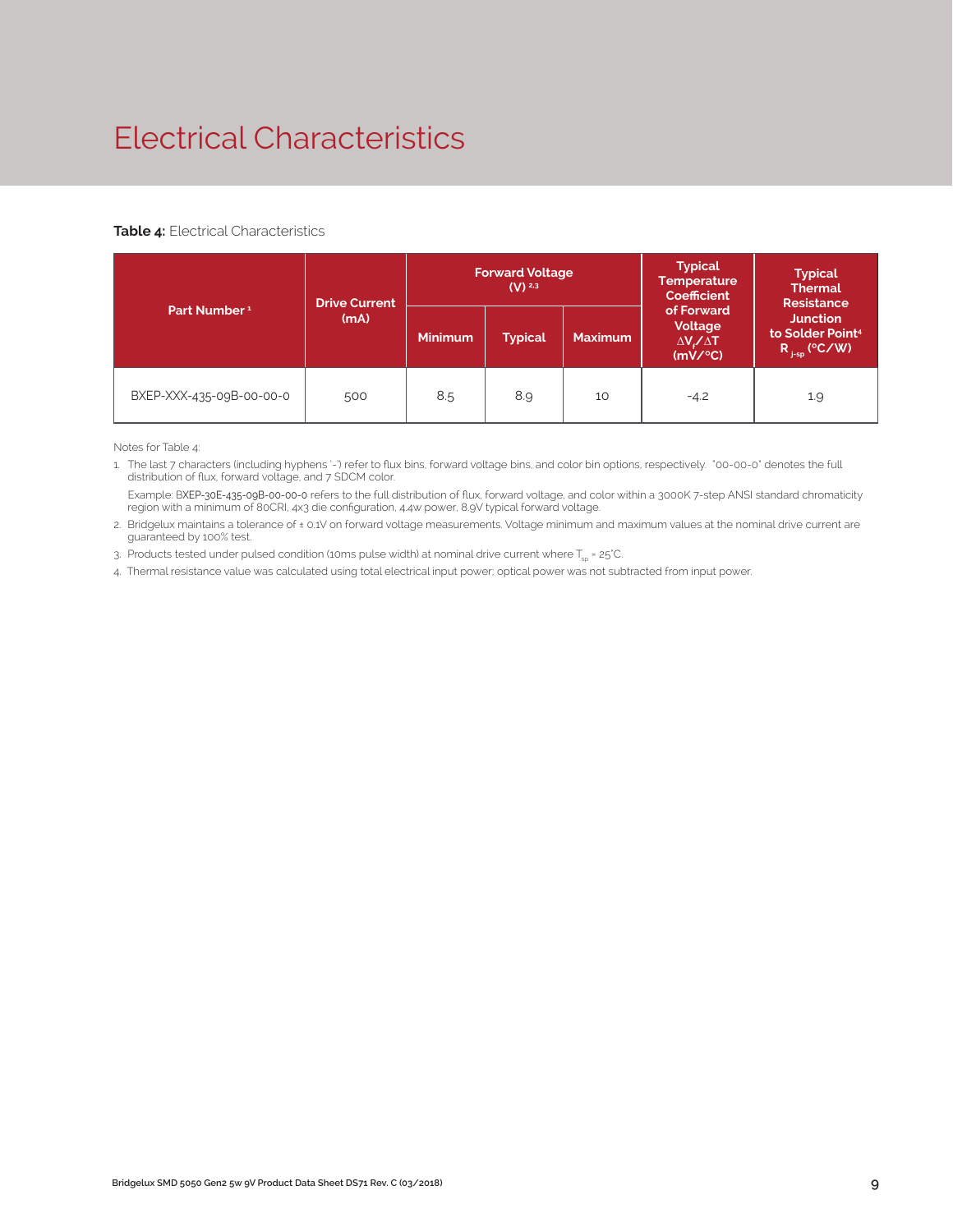## Absolute Maximum Ratings

### **Table 5:** Maximum Ratings

| Parameter                                             | Maximum Rating                                               |
|-------------------------------------------------------|--------------------------------------------------------------|
| LED Junction Temperature (T <sub>i</sub> )            | $125^{\circ}$ C                                              |
| Storage Temperature                                   | $-40^{\circ}$ C to $+105^{\circ}$ C                          |
| Operating Solder Point Temperature (T <sub>Sp</sub> ) | $-40^{\circ}$ C to $+105^{\circ}$ C                          |
| <b>Soldering Temperature</b>                          | 260°C or lower for a maximum of 10 seconds                   |
| Maximum Drive Current <sup>1</sup>                    | 960 mA                                                       |
| Maximum Peak Pulsed Forward Current <sup>2</sup>      | 1200 mA                                                      |
| Maximum Reverse Voltage                               | Bridgelux LEDs are not designed to be driven in reverse bias |
| Moisture Sensitivity Rating                           | MSL <sub>3</sub>                                             |
| Electrostatic Discharge                               | 2kV HBM, JEDEC-JS-001-HBM and JEDEC-JS-001-2012              |

Notes for Table 5:

1. The condition of the maximum drive current is limited, Figure 7 can be reference.

2. Bridgelux recommends a maximum duty cycle of 10% and pulse width of 10 ms when operating LED SMD at maximum peak pulsed current specified. Maximum peak pulsed current indicate values where LED SMD can be driven without catastrophic failures.

3. The maximum drive current for LM80 test result is based on 128% nominal drive current listed.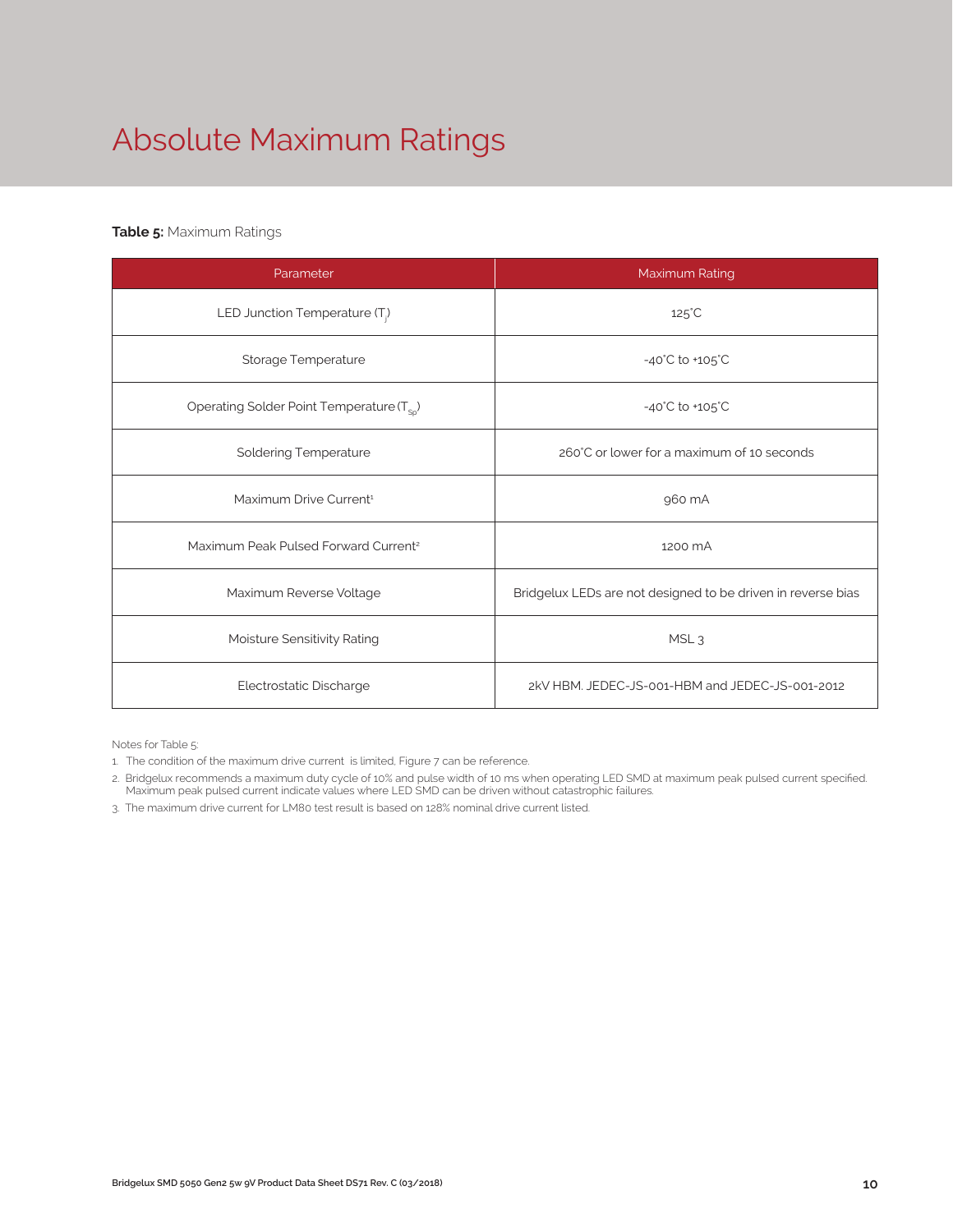### Product Bin Definitions

Table 6 lists the standard photometric luminous flux bins for Bridgelux SMD 5050 LEDs. Although several bins are listed, product availability in a particular bin varies by production run and by product performance. Not all bins are available in all CCTs.

| <b>Bin Code</b> | <b>Minimum</b> | <b>Maximum</b> | Unit | <b>Condition</b> |
|-----------------|----------------|----------------|------|------------------|
| A7              | 470            | 505            |      |                  |
| A <sub>8</sub>  | 505            | 545            |      |                  |
| A9              | 545            | 590            |      |                  |
| <b>B1</b>       | 590            | 635            | lm   |                  |
| B <sub>2</sub>  | 635            | 685            |      | $I_F = 500mA$    |
| B <sub>3</sub>  | 685            | 740            |      |                  |
| <b>B4</b>       | 740            | 800            |      |                  |
| <b>B5</b>       | 800            | 865            |      |                  |

### **Table 6:** Luminous Flux Bin Definitions at 500mA, T<sub>sp</sub>=25°C

Note for Table 6:

1. Bridgelux maintains a tolerance of ±7.5% on luminous flux measurements.

### **Table 7:** Forward Voltage Bin Definition at 500mA, T<sub>sp</sub>=25°C

| <b>Bin Code</b> | <b>Minimum</b> | <b>Maximum</b> | <b>Unit</b> | <b>Condition</b> |
|-----------------|----------------|----------------|-------------|------------------|
| CD              | 8.5            | 9.0            |             |                  |
| CЕ              | 9.0            | 9.5            |             | $I_{E}$ =500mA   |
| CF              | 9.5            | 10.0           |             |                  |

Note for Table 7:

1. Bridgelux maintains a tolerance of ± 0.1V on forward voltage measurements.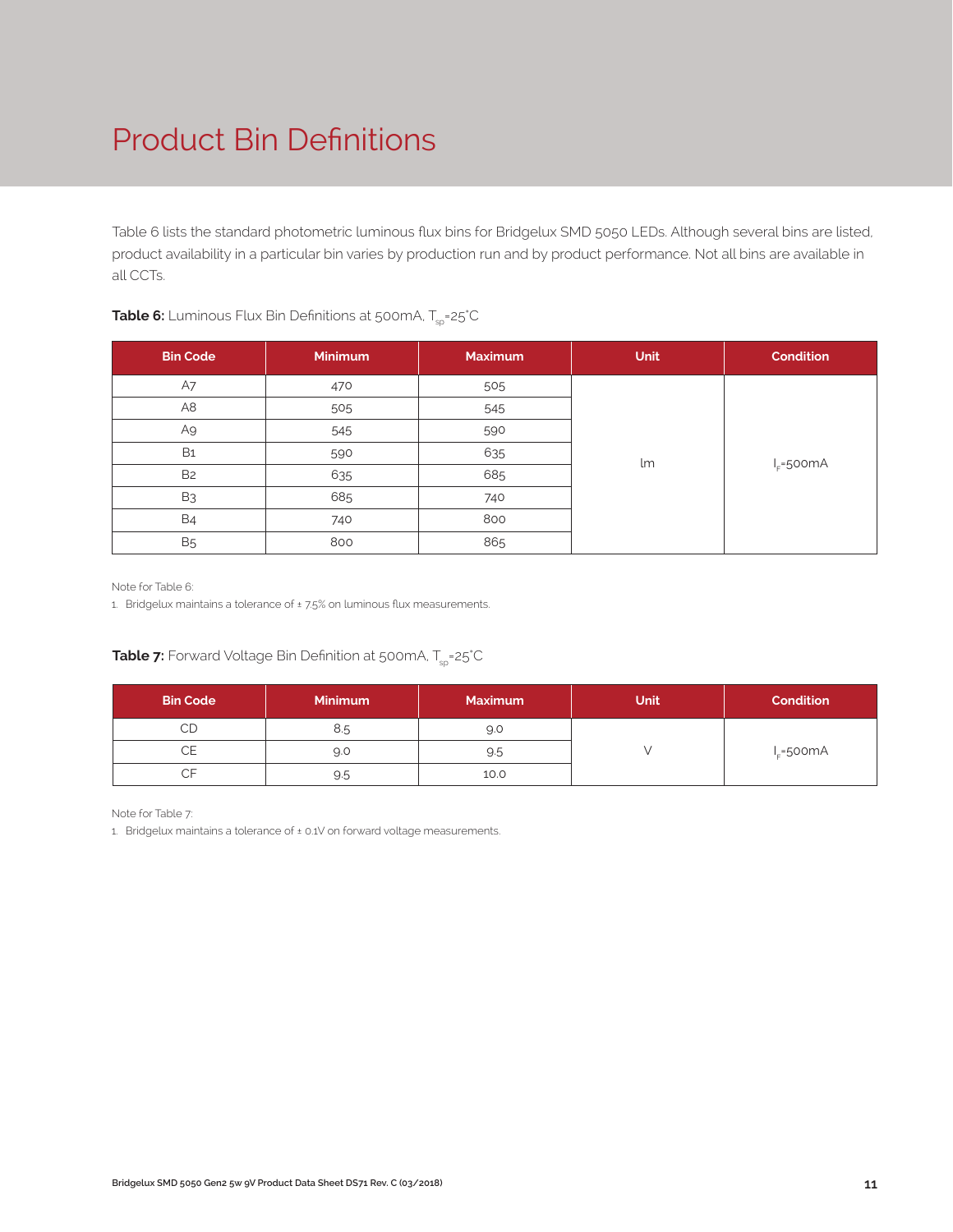### Product Bin Definitions

| <b>CCT</b> | <b>Color Space</b> | <b>Center Point</b> |        |                   |                   | <b>Ellipse</b>        |                  |
|------------|--------------------|---------------------|--------|-------------------|-------------------|-----------------------|------------------|
|            |                    | $\mathsf{x}$        | Y      | <b>Major Axis</b> | <b>Minor Axis</b> | <b>Rotation Angle</b> | <b>Color Bin</b> |
| 2700K      | 3 SDCM             | 0.4578              | 0.4101 | 0.00810           | 0.00420           | 53.70                 | 3                |
|            | 5 SDCM             | 0.4578              | 0.4101 | 0.01350           | 0.00700           | 53.70                 | 5                |
| 3000K      | 3 SDCM             | 0.4338              | 0.4030 | 0.00834           | 0.00408           | 53.22                 | 3                |
|            | 5 SDCM             | 0.4338              | 0.4030 | 0.01390           | 0.00680           | 53.22                 | 5                |
| 3500K      | 3 SDCM             | 0.4103              | 0.3961 | 0.00927           | 0.00414           | 54.00                 | 3                |
|            | 5 SDCM             | 0.4103              | 0.3961 | 0.01545           | 0.00690           | 54.00                 | 5                |
| 4000K      | 3 SDCM             | 0.3818              | 0.3797 | 0.00939           | 0.00402           | 53.72                 | 3                |
|            | 5 SDCM             | 0.3818              | 0.3797 | 0.01565           | 0.00670           | 53.72                 | 5                |
| 4500K      | 3 SDCM             | 0.3611              | 0.3658 | 0.00756           | 0.00338           | 57.58                 | 3                |
|            | 5 SDCM             | 0.3611              | 0.3658 | 0.01260           | 0.00563           | 57.58                 | 5                |
| 5000K      | 3 SDCM             | 0.3447              | 0.3553 | 0.00822           | 0.00354           | 59.62                 | 3                |
|            | 5 SDCM             | 0.3447              | 0.3553 | 0.01370           | 0.00590           | 59.62                 | 5                |
| 5700K      | 3 SDCM             | 0.3287              | 0.3417 | 0.00746           | 0.00320           | 59.09                 | 3                |
|            | 5 SDCM             | 0.3287              | 0.3417 | 0.01243           | 0.00533           | 59.09                 | 5                |
| 6500K      | 3 SDCM             | 0.3123              | 0.3282 | 0.00669           | 0.00285           | 58.57                 | 3                |
|            | 5 SDCM             | 0.3123              | 0.3282 | 0.01115           | 0.00475           | 58.57                 | 5                |

**Table 8:** 3- and 5-step MacAdam Ellipse Color Bin Definitions

Notes for Table 8:

1. Color binning at  $T_{\rm so}$ =85°C

2. Bridgelux maintains a tolerance of ± 0.007 on x and y color coordinates in the CIE 1931 color space.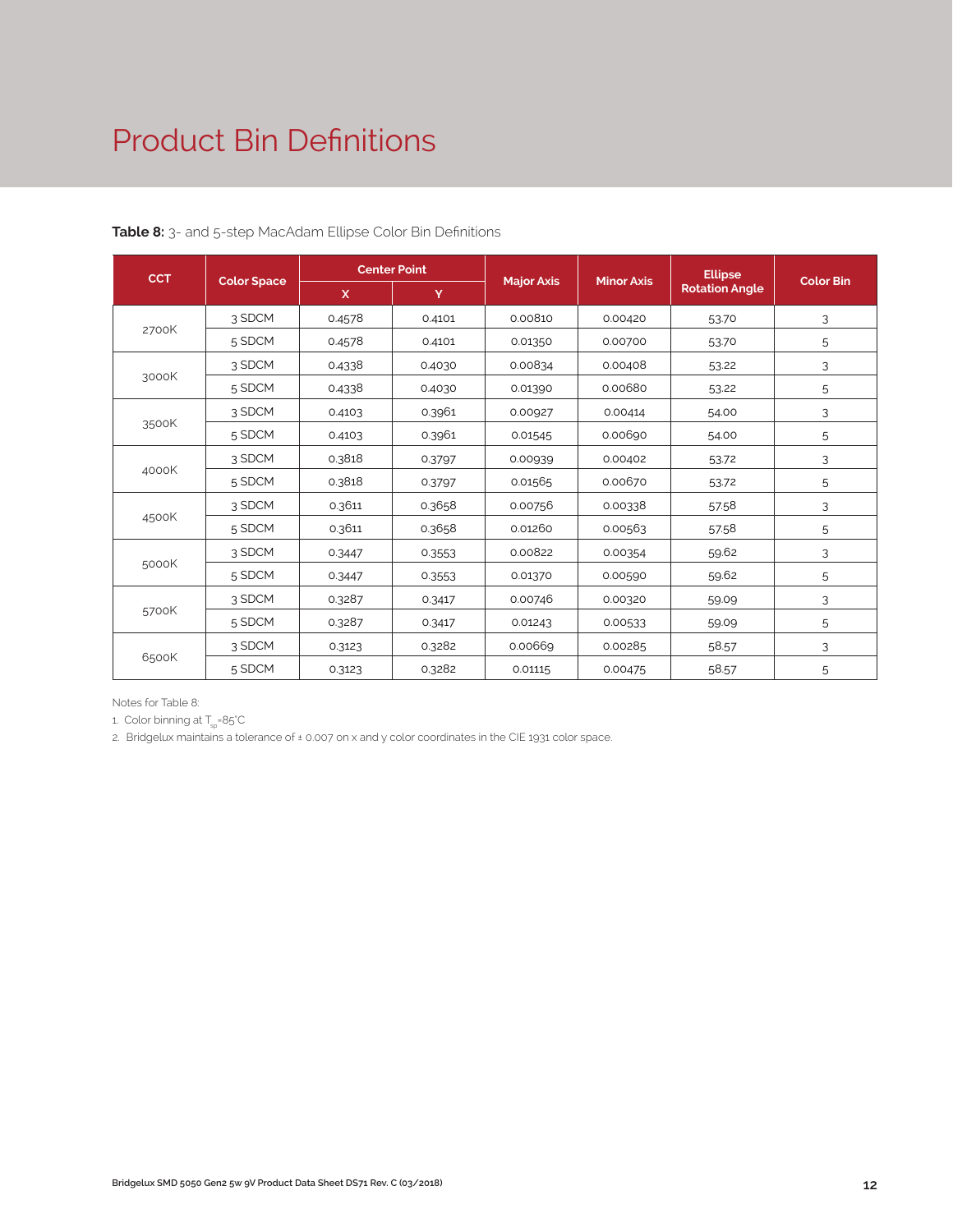### Product Bin Definitions



Figure 1: C.I.E. 1931 Chromaticity Diagram (3 Color Bin Structure, hot-color targeted at T<sub>sp</sub>=85°C)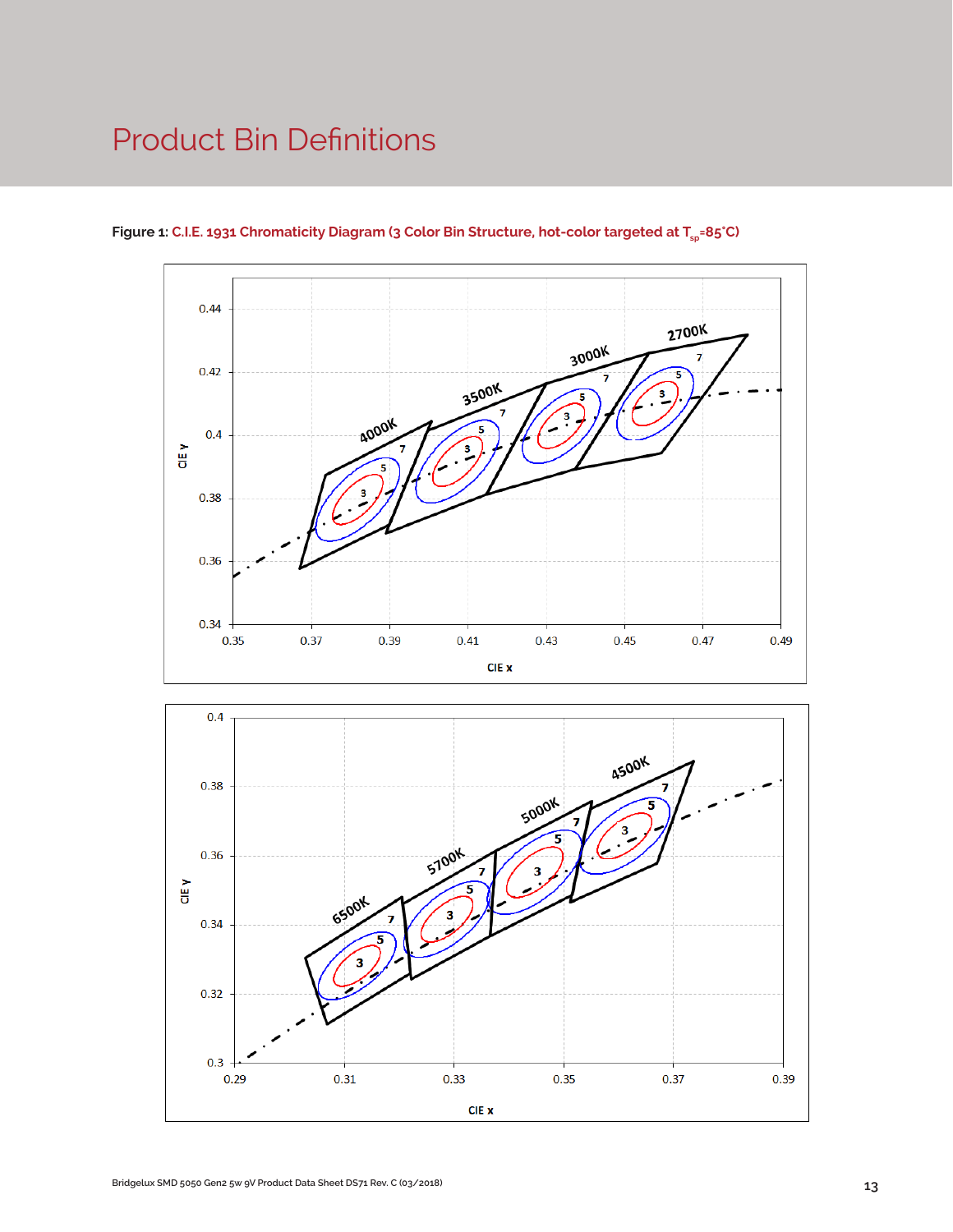### Performance Curves



#### Figure 2: Drive Current vs. Voltage (T<sub>cn</sub>=25°C)





Note for Figure 3:

1. Bridgelux does not recommend driving high power LEDs at low currents. Doing so may produce unpredictable results. Pulse width modulation (PWM) is recommended for dimming effects.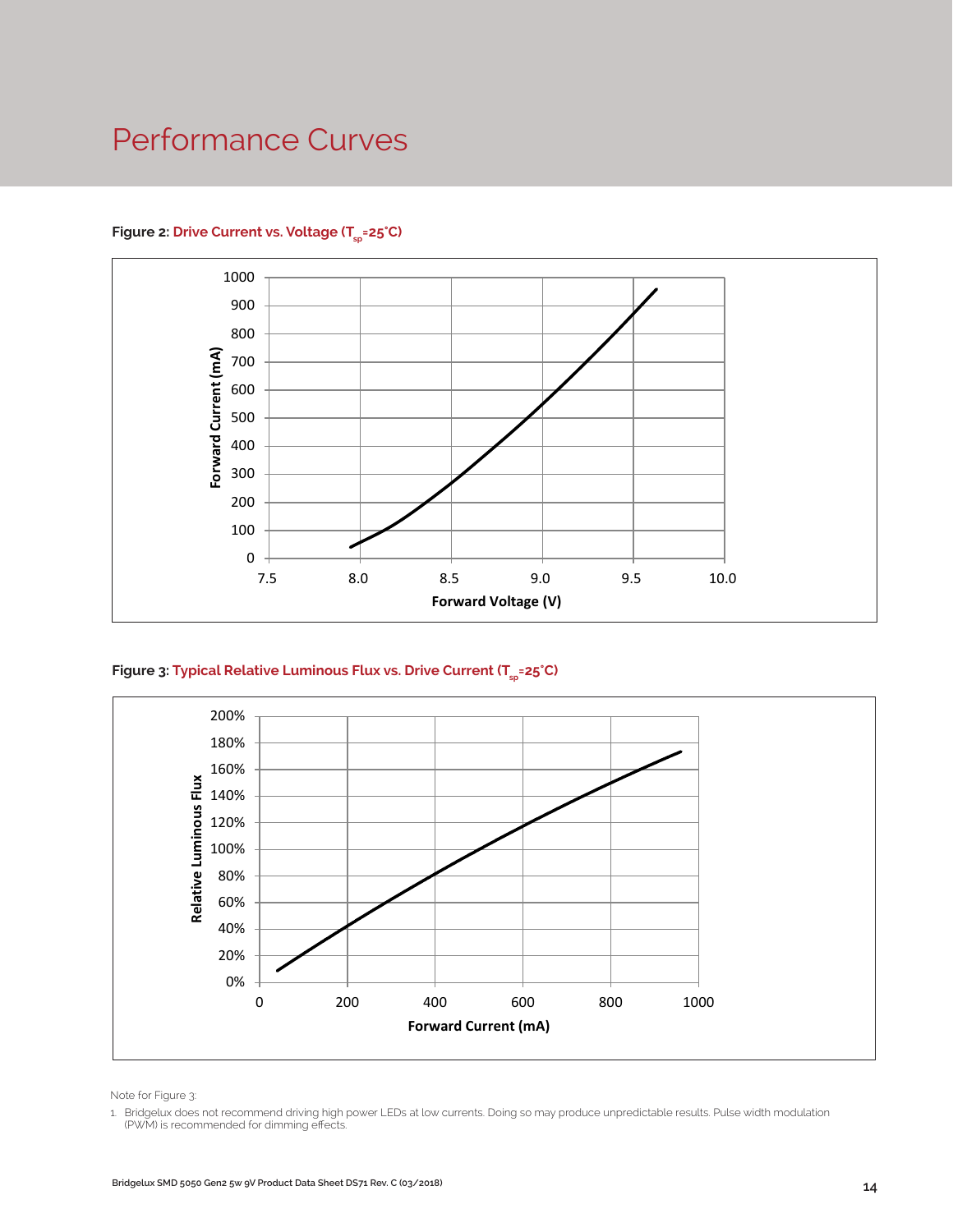### Performance Curves



### **Figure 4: Typical Relative DC Flux vs. Solder Point Temperature**





Notes for Figures 4 & 5:

- 1. Characteristics shown for warm white based on 2700K and 80 CRI.
- 2. Characteristics shown for neutral white based on 4000K and 80 CRI.
- 3. Characteristics shown for cool white based on 5700K and 80 CRI.
- 4. For other color SKUs, the shift in color will vary. Please contact your Bridgelux Sales Representative for more information.

**Bridgelux SMD 5050 Gen2 5w 9V Product Data Sheet DS71 Rev. C (03/2018) 15**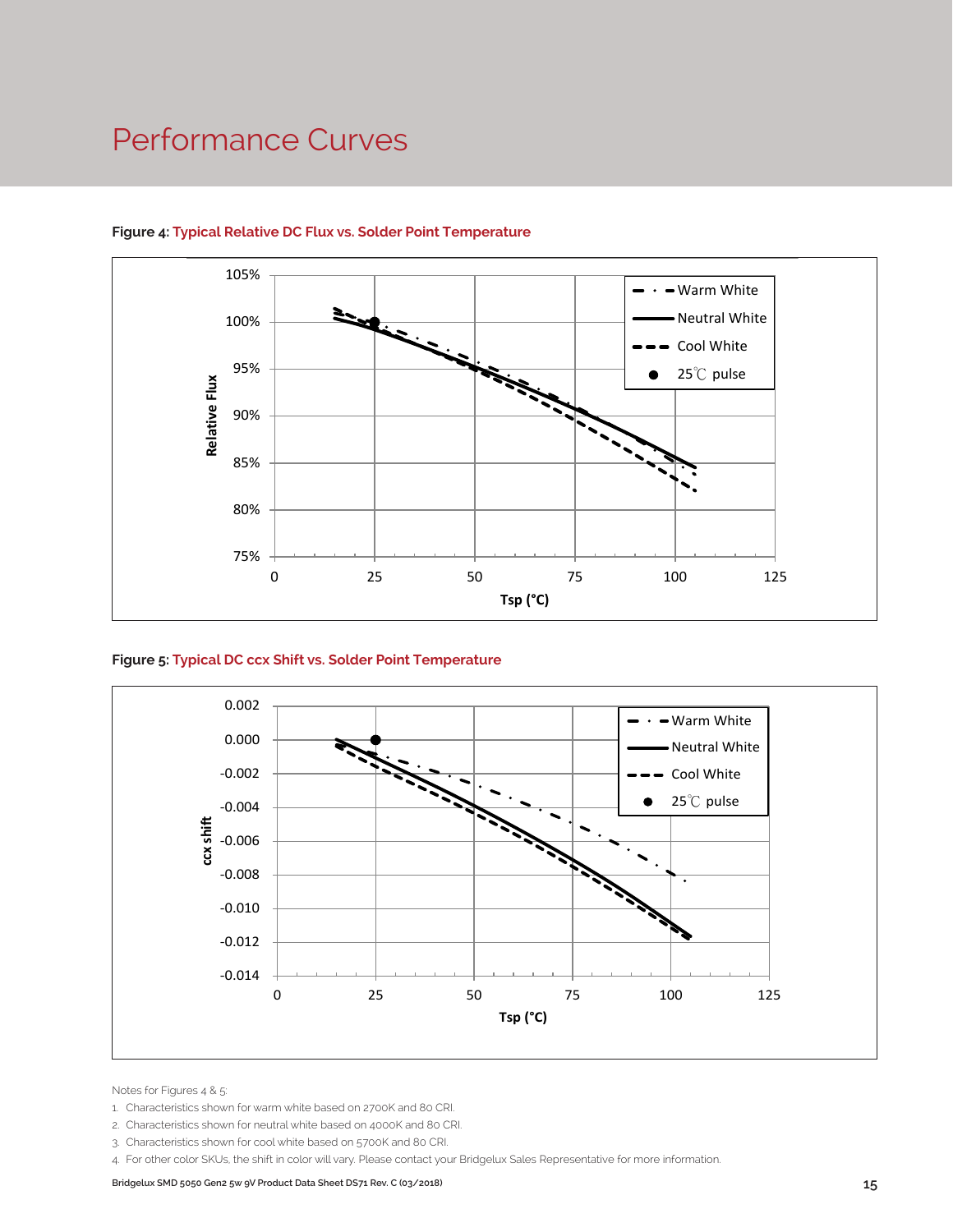### Performance Curves



### **Figure 6: Typical DC ccy Shift vs. Solder Point Temperature**

Notes for Figure 6:

1. Characteristics shown for warm white based on 2700K and 80 CRI.

2. Characteristics shown for neutral white based on 4000K and 80 CRI.

3. Characteristics shown for cool white based on 5700K and 80 CRI.

4. For other color SKUs, the shift in color will vary. Please contact your Bridgelux Sales Representative for more information.

#### **Figure 7: Drive Current Derating Curve**

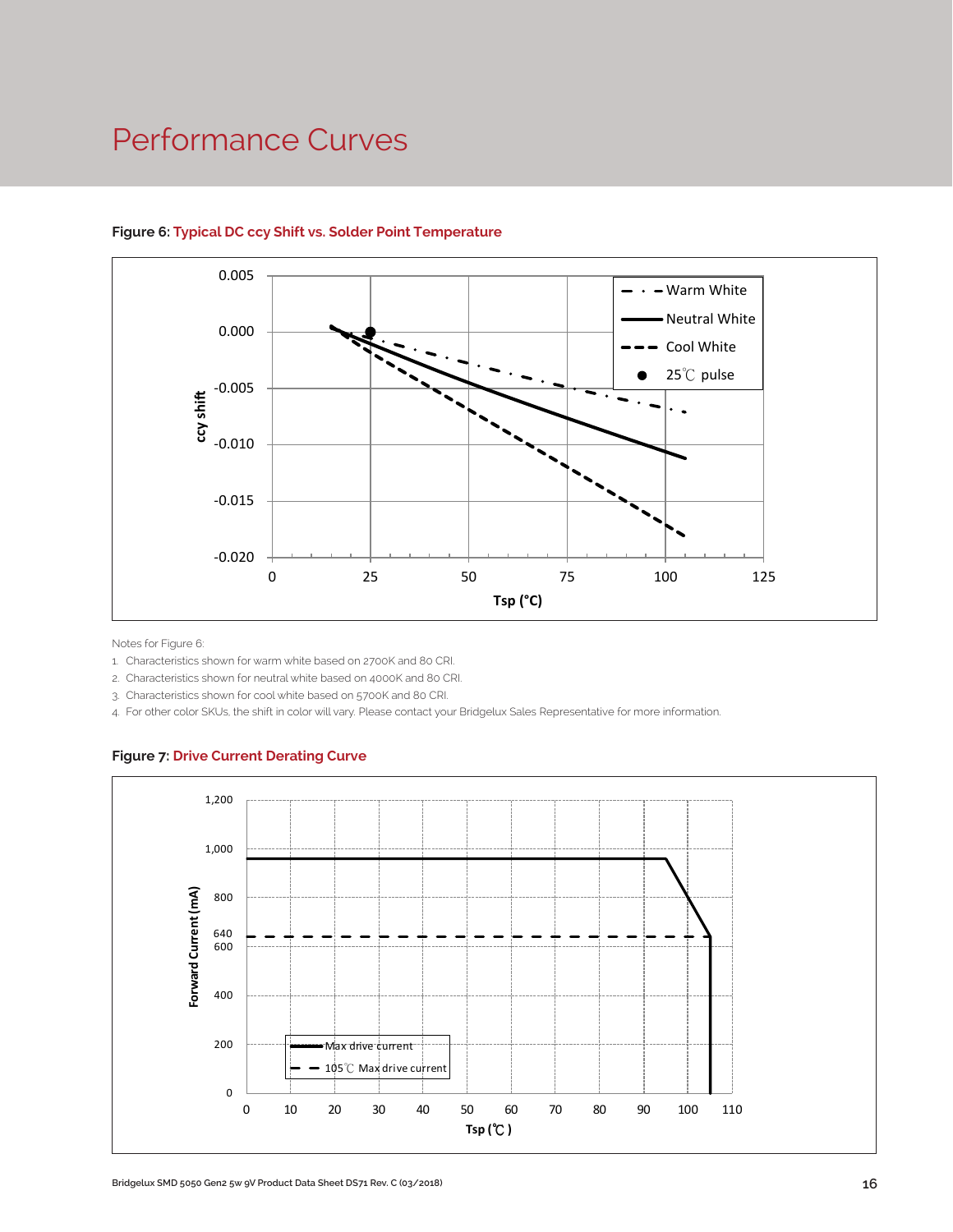### Typical Radiation Pattern



### Figure 8: Typical Spatial Radiation Pattern at 500mA, T<sub>sp</sub>=25°C

Notes for Figure 8:

1. Typical viewing angle is 116°.

2. The viewing angle is defined as the off axis angle from the centerline where luminous intensity (Iv) is ½ of the peak value.

### Figure 9: Typical Polar Radiation Pattern at 500mA, T<sub>sp</sub>=25°C

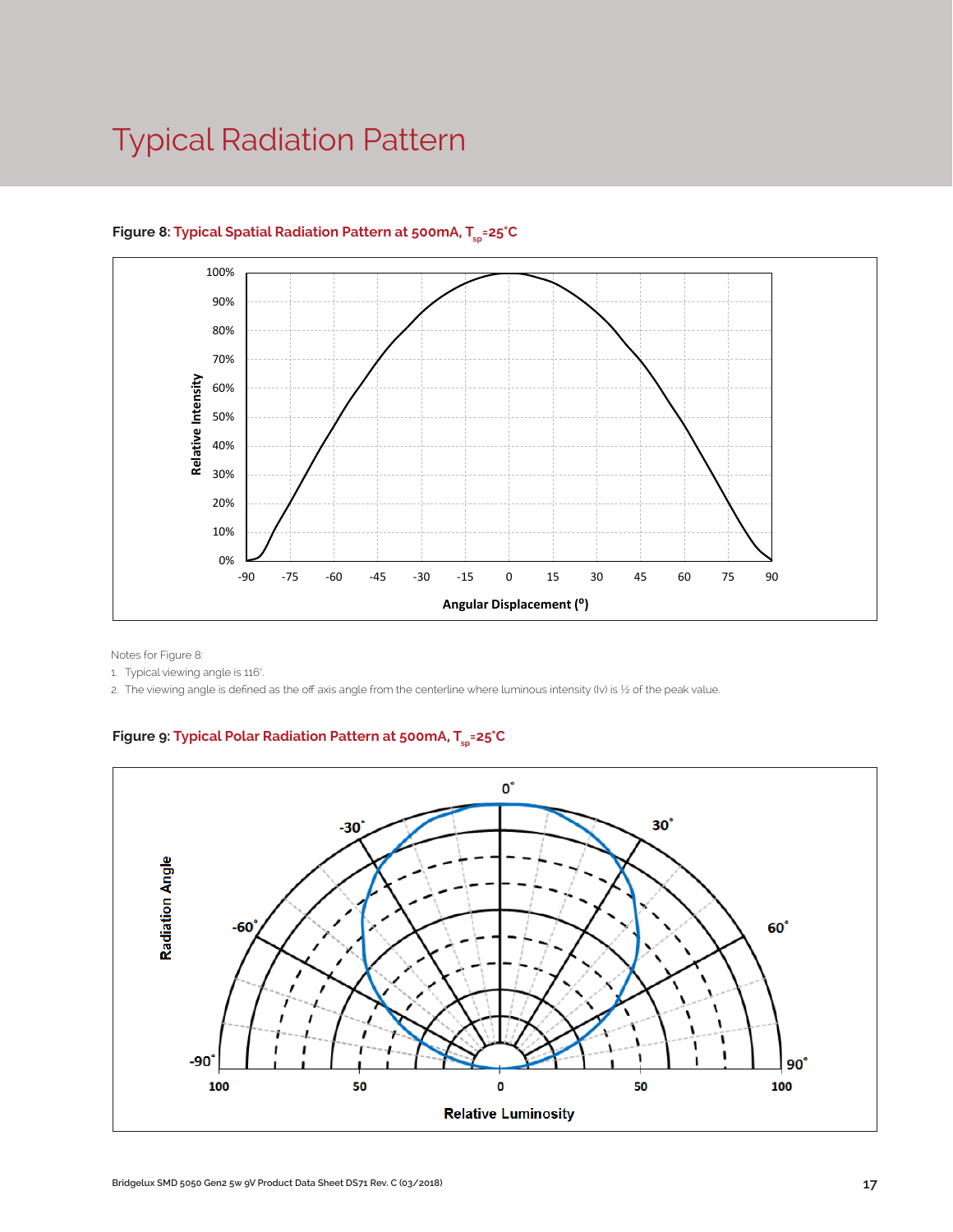### Typical Color Spectrum

#### **Figure 10: Typical Color Spectrum**



Notes for Figure 10:

- 1. Color spectra measured at nominal current for  $T_{\rm so}$  = 25°C
- 2. Color spectra shown for warm white is 2700K and 80 CRI.
- 3. Color spectra shown for neutral white is 4000K and 80 CRI.
- 4. Color spectra shown for cool white is 5700K and 80 CRI.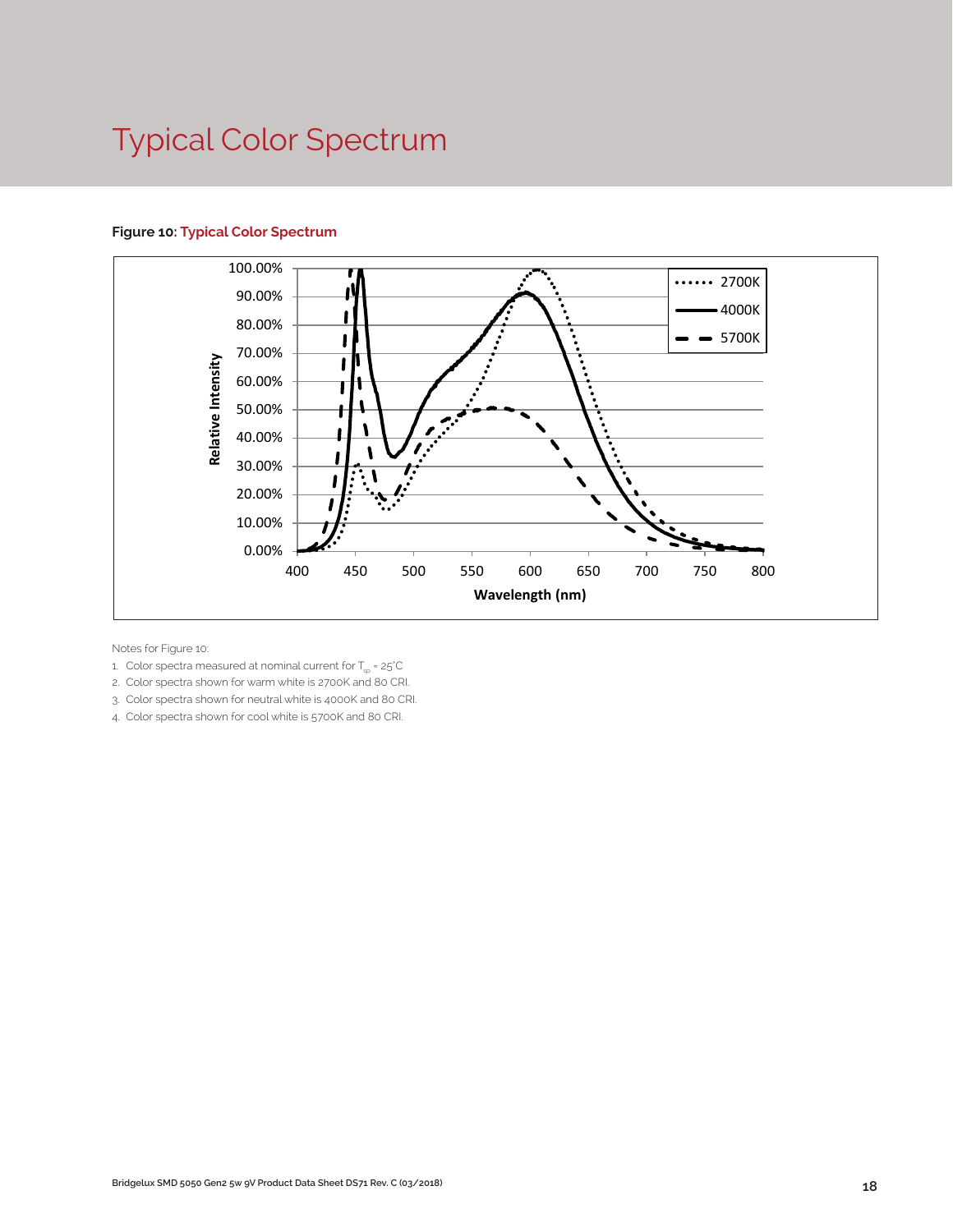### Mechanical Dimensions

#### **Figure 11: Drawing for SMD 5050**





Notes for Figure 11:

- 1. Drawings are not to scale.
- 2. Drawing dimensions are in millimeters.
- 3. Unless otherwise specified, tolerances are ± 0.10mm.



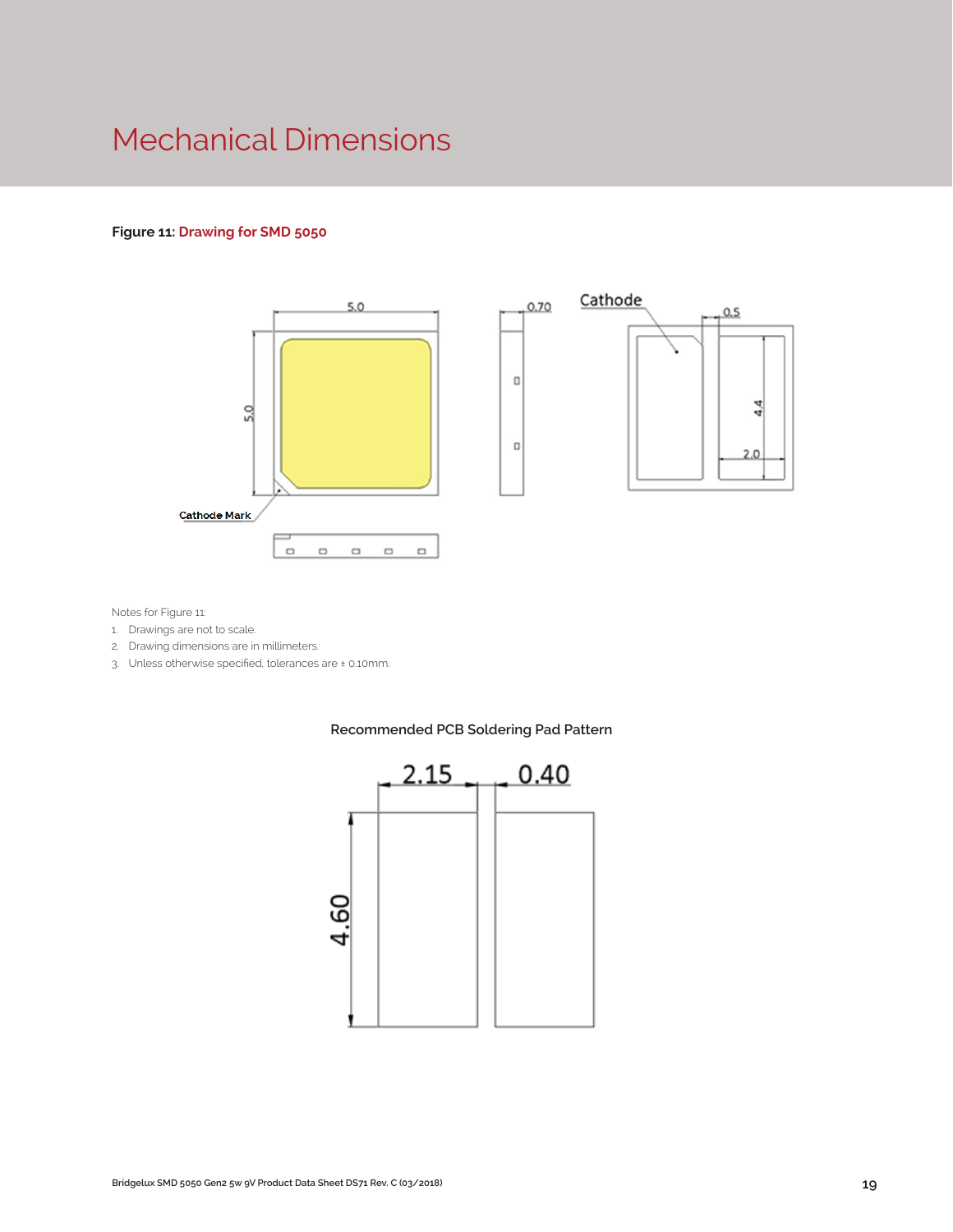# Reliability

| No.            | <b>Items</b>                        | Reference<br><b>Standard</b> | <b>Test Conditions</b>                                                                                    | <b>Drive</b><br><b>Current</b> | <b>Test Duration</b> | <b>Units</b><br><b>Failed/Tested</b> |
|----------------|-------------------------------------|------------------------------|-----------------------------------------------------------------------------------------------------------|--------------------------------|----------------------|--------------------------------------|
| $\mathbf{1}$   | Moisture/Reflow Sensitivity         | J-STD-020E                   | $T_{\text{std}}$ = 260°C, 10sec,<br>Precondition: 60°C, 60%RH, 168hr                                      |                                | 3 reflows            | 0/22                                 |
| $\overline{c}$ | Low Temperature Storage             | JESD22-A119                  | $T_a = -40^{\circ}C$                                                                                      |                                | 1000 hours           | 0/22                                 |
| 3              | High Temperature Storage            | JESD22-A103D                 | $T_a = 105^{\circ}C$                                                                                      | $\sim$                         | 1000 hours           | 0/22                                 |
| $\overline{4}$ | Low Temperature Operating Life      | JESD22-A108D                 | $T_a = -40^{\circ}C$                                                                                      | 500 <sub>m</sub> A             | 1000 hours           | 0/22                                 |
| 5              | Temperature Humidity Operating Life | JESD22-A101C                 | $T_{\rm SD} = 85^{\circ}$ C, RH=85%                                                                       | 500 <sub>m</sub> A             | 1000 hours           | 0/22                                 |
| 6              | High Temperature Operating Life     | JESD22-A108D                 | $T_{\rm SD}$ =105 $\rm ^{\circ}C$                                                                         | 640mA                          | 1000 hours           | 0/22                                 |
| 7              | Power switching                     | IEC62717:2014                | $T_{\rm SD}$ = 105 $\degree$ C<br>30 sec on, 30 sec off                                                   | 640mA                          | 30000 cycles         | 0/22                                 |
| 8              | <b>Thermal Shock</b>                | JESD22-A106B                 | $T_a = -40^{\circ}C - 100^{\circ}C$ ;<br>Dwell: 15min; Transfer: 10sec                                    |                                | 200 cycles           | 0/22                                 |
| 9              | Temperature Cycle                   | JESD22-A104E                 | $T_a = -40^{\circ}C \sim 100^{\circ}C$ ;<br>Dwell at extreme temperature: 15min;<br>Ramp rate < 105°C/min |                                | 200 cycles           | 0/22                                 |
| 10             | Electrostatic Discharge             | JS-001-2012                  | HBM, $2KV$ , $1.5k\Omega$ , $100pF$ ,<br>Alternately positive or negative                                 | $\overline{\phantom{a}}$       |                      | 0/22                                 |

#### **Table 9: Reliability Test Items and Conditions**

#### **Passing Criteria**

| <b>Item</b>                     | <b>Symbol</b> | <b>Test Condition</b> | <b>Passing Criteria</b> |
|---------------------------------|---------------|-----------------------|-------------------------|
| Forward Voltage                 |               | 500mA                 | ΔVf<10%                 |
| Luminous Flux                   | ۲v            | 500 <sub>m</sub> A    | ΔFν<30%                 |
| <b>Chromaticity Coordinates</b> | (x, y)        | 500mA                 | Δu'v'<0.007             |

Notes for Table 9:

1. Measurements are performed after allowing the LEDs to return to room temperature

2.  $\mathsf{T}_{\mathsf{std}}$  : reflow soldering temperature;  $\mathsf{T}_{\mathsf{a}}$  : ambient temperature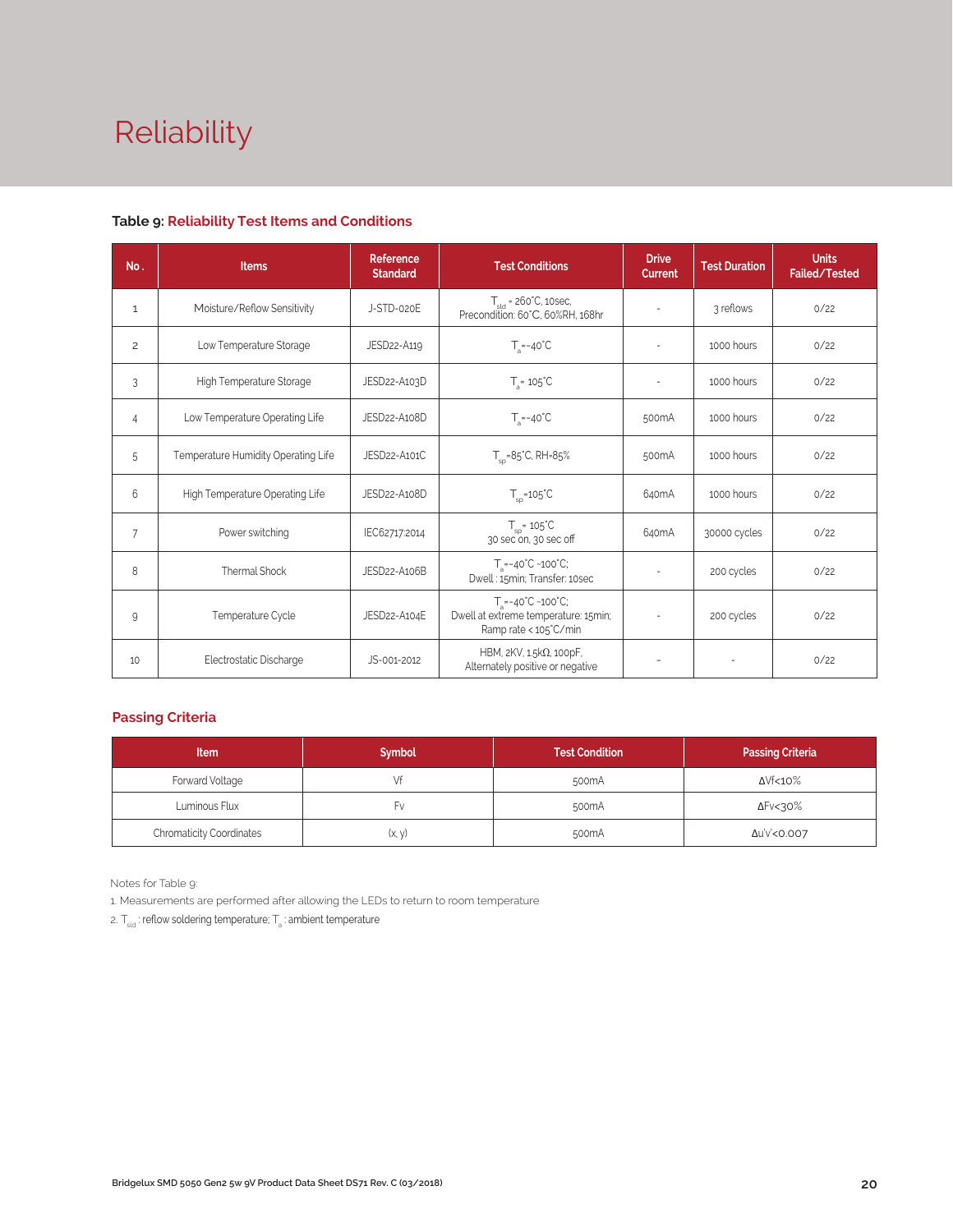### Reflowing Characteristics

#### **Figure 12 : Reflow Profile**



| <b>Profile Feature</b>     | <b>Lead Free Assembly</b>     |  |
|----------------------------|-------------------------------|--|
| Preheat: Temperature Range | $180^{\circ}C - 200^{\circ}C$ |  |
| Preheat: Time (Maximum)    | 120 seconds                   |  |
| Peak Temperature           | $260^{\circ}$ C               |  |
| Soldering Time (Maximum)   | 10 seconds                    |  |
| Allowable Reflow Cycles    | $\overline{c}$                |  |

#### **Figure 13 : Pick and Place**



Note for Figure 13:

1. When using a pick and place machine, choose a nozzle that has a larger diameter than the LED's emitting surface. Using a Pick-and-Place nozzle with a smaller diameter than the size of the LEDs emitting surface will cause damage and may also cause the LED to not illuminate.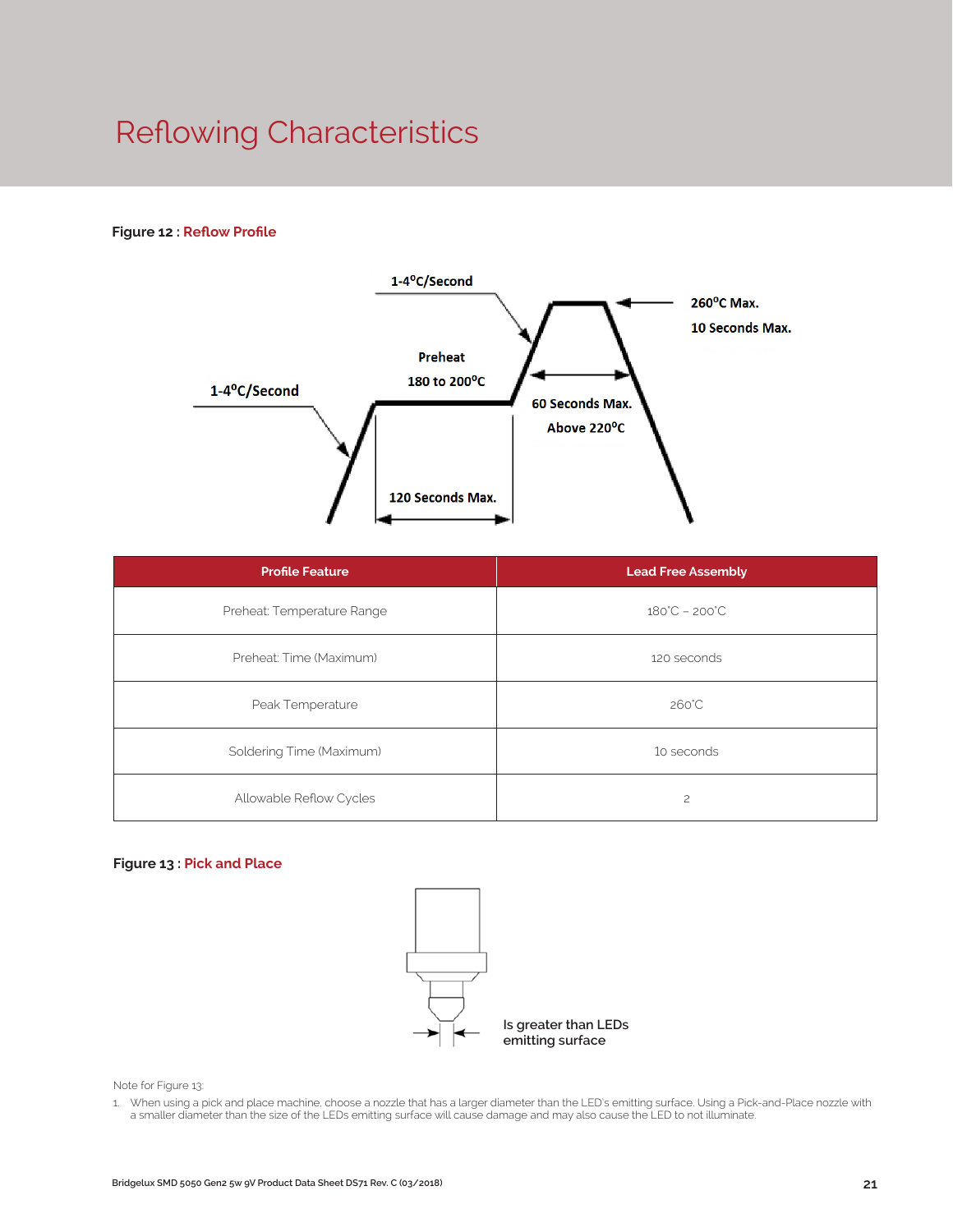### Packaging

#### **Figure 14: Emitter Reel Drawings**



Note for Figure 14:

1. Drawings are not to scale. Drawing dimensions are in millimeters.

#### **Figure 15: Emitter Tape Drawings**



160mm minumun of empty carrier 1500 pcs LED max. 400mm minumun of empty carrier tape sealed with cover tape tape sealed with cover tape - Componets - Trailer Leader .

Note for Figure 15:

1. Drawings are not to scale. Drawing dimensions are in millimeters.

 $\bullet$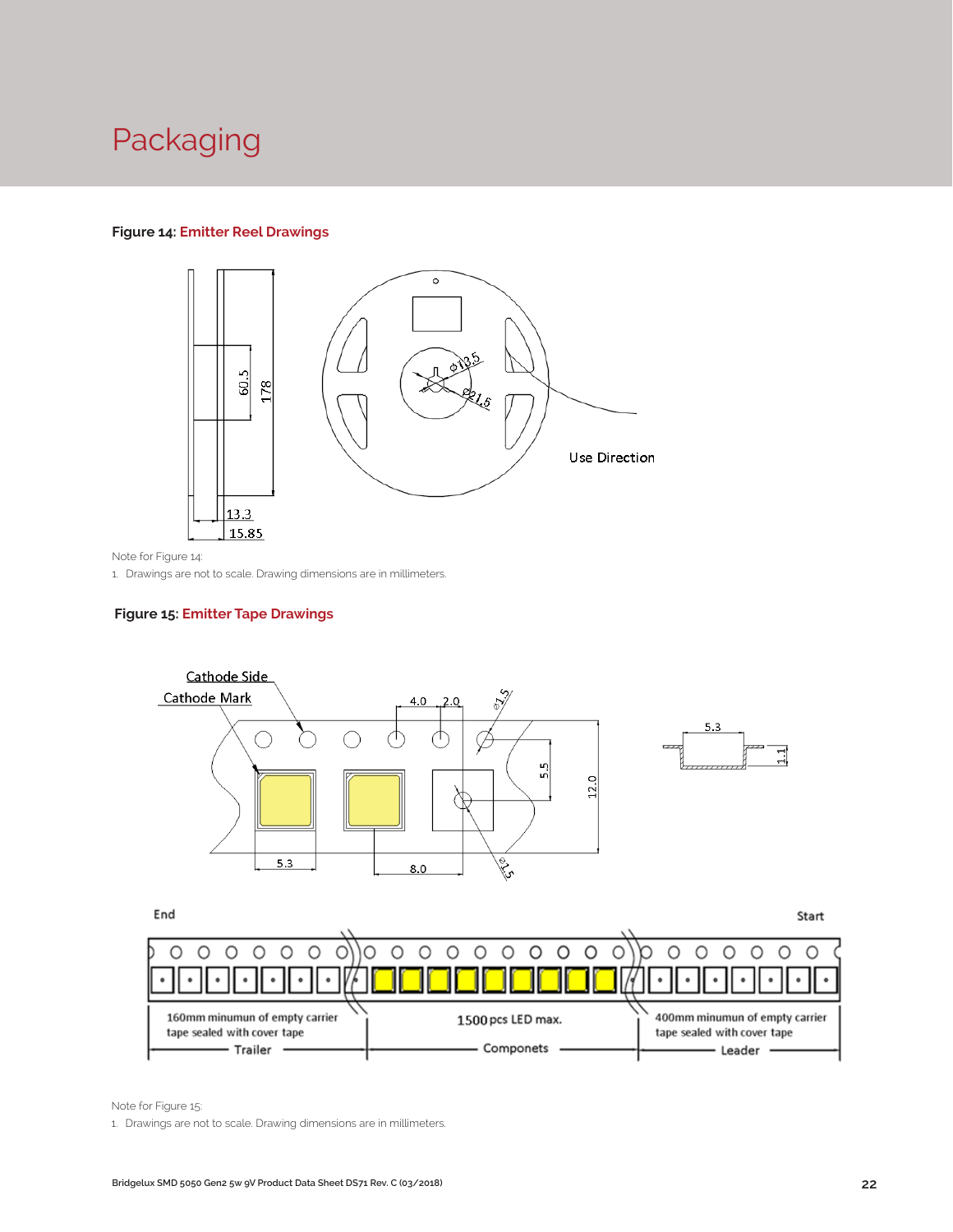

#### **Figure 16: Emitter Reel Packaging Drawings**



Note for Figure 16: 1. Drawings are not to scale.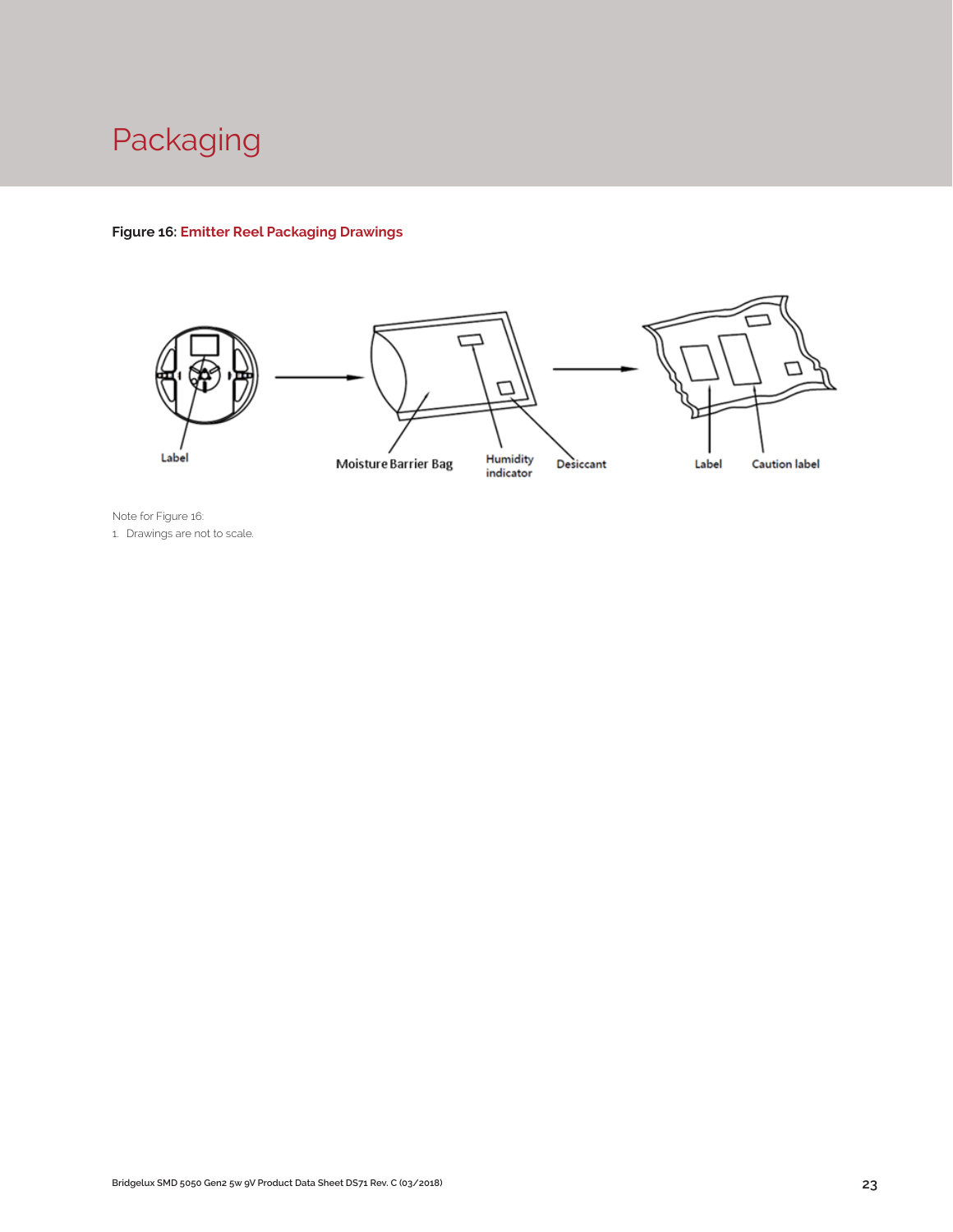## Design Resources

Please contact your Bridgelux sales representative for assistance.

### **Precautions**

#### **CAUTION: CHEMICAL EXPOSURE HAZARD**

Exposure to some chemicals commonly used in luminaire manufacturing and assembly can cause damage to the LED emitter. Please consult Bridgelux Application Note AN51 for additional information.

#### **CAUTION: EYE SAFETY**

This SMD package emits visible light, that, under certain circumstances, could be harmful to the eye. Proper safeguards must be used.

#### **CAUTION: RISK OF BURN**

Do not touch the SMD LED emitter during operation. Allow the emitter to cool for a sufficient period of time before handling. The SMD LED emitter may reach elevated temperatures such that could burn skin when touched.

### **CAUTION**

#### **CONTACT WITH LIGHT EMITTING SURFACE (LES)**

Avoid any contact with the LES. Do not touch the LES of the emitter or apply stress to the LES (yellow phosphor resin area). Contact may cause damage to the emitter

Optics and reflectors must not be mounted in contact with the LES (yellow phosphor resin area).

### Disclaimers

#### **MINOR PRODUCT CHANGE POLICY**

The rigorous qualification testing on products offered by Bridgelux provides performance assurance. Slight cosmetic changes that do not affect form, fit, or function may occur as Bridgelux continues product optimization.

#### **STANDARD TEST CONDITIONS**

Unless otherwise stated, LED emitter testing is performed at the nominal drive current.